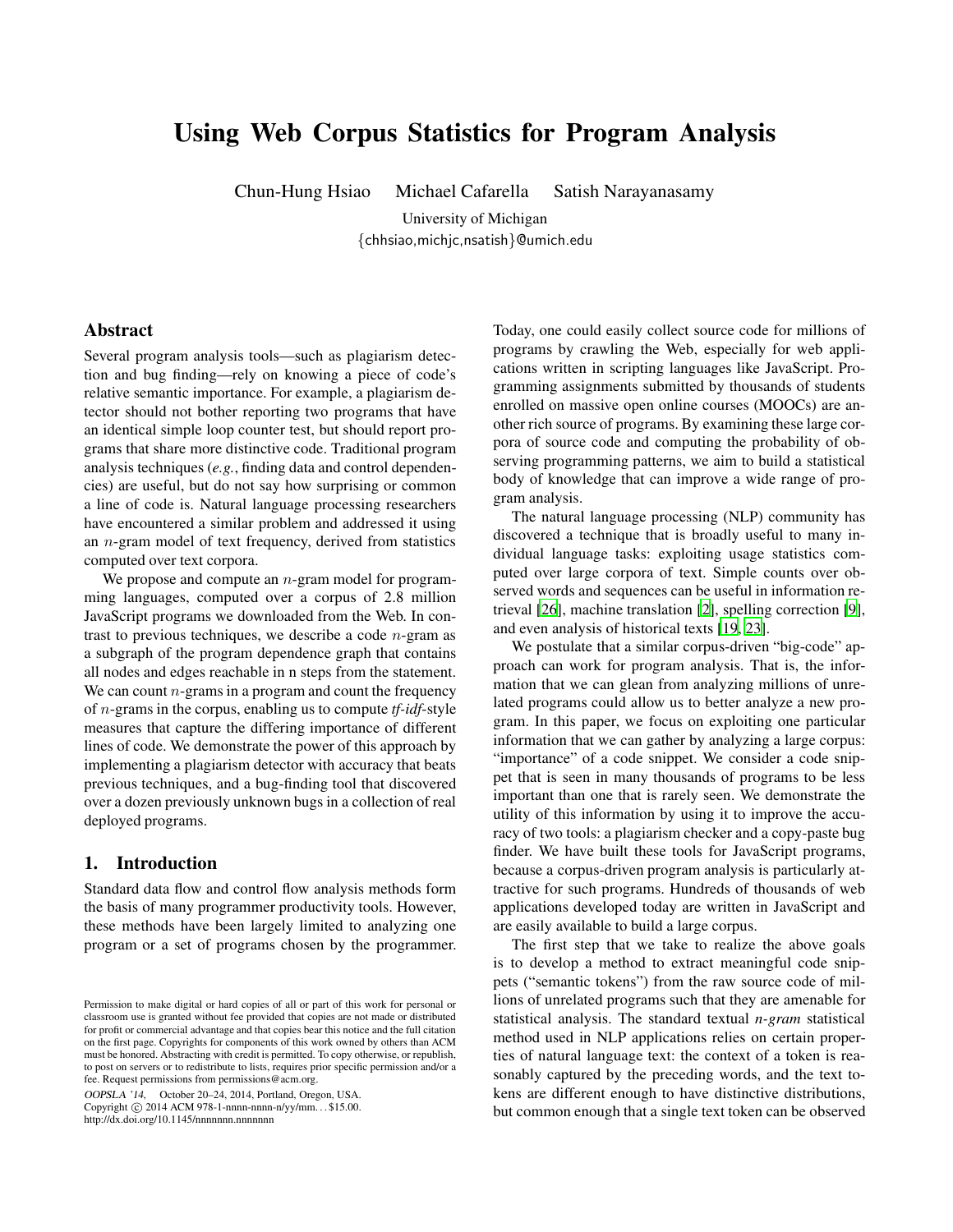multiple times. Source code does not obviously have these features: programs have complicated dependencies among non-sequential tokens, some programming language tokens are so common (*e.g.*, "int" or an open brace) that it is unclear what information they carry, and other tokens (variable names) are so idiosyncratic that it is unclear how to count them across multiple programs. Thus, an important contribution of this paper lies in building useful "semantic tokens" from the raw JavaScript programs; these are small abstracted versions of program code under which the  $n$ -gram counting model can be successful.

We build a database of  $n$ -gram code snippets along with their importance scores. We use this information to build two tools: a plagiarism checker and a copy-paste bug finder. A traditional plagiarism detection tool might identify two regions of code that are quite similar, but in fact reflect a repetitive and dull task, such as a simple increment-and-test loop. A tool with corpus-derived knowledge of the importance of code snippets would recognize that overlap on such common tasks is poor evidence of plagiarism.

We also build a copy-paste bug finder tool that uses our plagiarism checker to find code snippets in a program that have been potentially copied from other sources, and then detects errors that programmers are likely to make while using the old code in the new context.

Background — The use of corpus statistics in information retrieval and natural language processing is well known [\[2,](#page-12-0) [26\]](#page-13-0). Statistical debugging is an active area of research [\[15,](#page-13-3) [17\]](#page-13-4), but to date has focused on statistical analysis of program traces rather than source code. Existing methods for our two target applications (plagiarism detection [\[4,](#page-12-2) [6](#page-12-3), [7,](#page-12-4) [10,](#page-12-5) [11,](#page-12-6) [13,](#page-12-7) [16,](#page-13-5) [22](#page-13-6), [25\]](#page-13-7) and copy-paste bug finding [\[3](#page-12-8), [11,](#page-12-6) [14\]](#page-13-8)) do not exploit corpus-derived data. While past work has used sequential *n*-grams to characterize programs  $[7, 12]$  $[7, 12]$  $[7, 12]$ , none has considered n-grams based on program dependence graphs [\[1](#page-12-10)].

Contributions and Outline — The central contributions of this work include the following:

- A model for extending corpus-driven statistics approaches to programmatic tasks (Section [2\)](#page-1-0).
- Techniques for addressing a basic challenge when using statistical methods—identifying relevant semantic tokens. We describe algorithms for applying these techniques to a corpus of 2.8 million JavaScript programs downloaded from the Web (Section [3\)](#page-3-0).
- A demonstration of the effectiveness of corpus-driven code statistics on two automated programming tasks: plagiarism detection (Section [4\)](#page-6-0) and copy-paste bug finding (Section [5\)](#page-6-1). In the former case, our corpus-driven approach beats a known baseline. In the latter, our method has found over a dozen previously unknown copy-paste

bugs (Section [6\)](#page-8-0). Also we present a first tool to find copypaste bugs in JavaScript.

We discuss related work in Section [7.](#page-11-0) In Section [8](#page-12-11) we conclude with a discussion of future work.

# <span id="page-1-0"></span>2. N-Gram Data Model

In this section, we describe our model for computing corpus statistics for programming languages over a collection of source code. This model includes two elements: (1) a definition of "semantic tokens" that can capture small-grained topics of source code while being general enough that identical tokens appear in multiple programs; and (2) a statistical method for computing the importance of such a token in a program. The results in this paper focus on processing JavaScript, and we will use the code example below to explain our system. However, our model has very little that is language-specific: it should apply to any imperative-style programming language, including C, C++, Python, and Java.

To explain the two elements of the model, we use the following JavaScript subroutine as a running example. It takes a value and an array as parameters, then returns true only if the array contains the given value.

```
function inArray(a, val) {
  var i;
  for (i = 0; i < a.length; i++) {
    if (a[i] === val) {
     return true;
    }
 }
  return false;
}
```
## 2.1 Programmatic N-Grams

Some assumptions behind standard linguistic  $n$ -gram<sup>[1](#page-1-1)</sup> construction are so straightforward as to be barely noticeable: tokens are delimited by whitespace or sentence boundaries, and the context of a token is well-captured by its preceding text. Of course these qualities are only rough approximations of the truth. Collocations (*e.g.*, *Procter and Gamble*) and words with unusual punctuation (*e.g.*, *I.B.M.*) violate the standard tokenization approach and often need special handling in text processing. Also, not all linguistic phenomena can be captured by simple short word sequences: some tasks require linguistic parse trees to describe long-range linkages between words. However, in general these qualities hold true often enough that the n-gram model works.

These qualities generally do not hold true for source code. In order to apply the  $n$ -gram approach to program source code, we must choose how to delimit a "gram," and how to decide when one gram immediately precedes another.

<span id="page-1-1"></span> $1$  An NLP researcher may object to this paper's use of "n-gram", which in some projects refers strictly to a multiword text probability model. However, widespread use of Google's "Ngram data," which comprises simple word counts, has undermined that strict meaning. For us, the term " $n$ -gram" refers to sequential multitoken text strings, which are used to construct a statistical resource. We will treat *token* and 1-gram as interchangeable terms.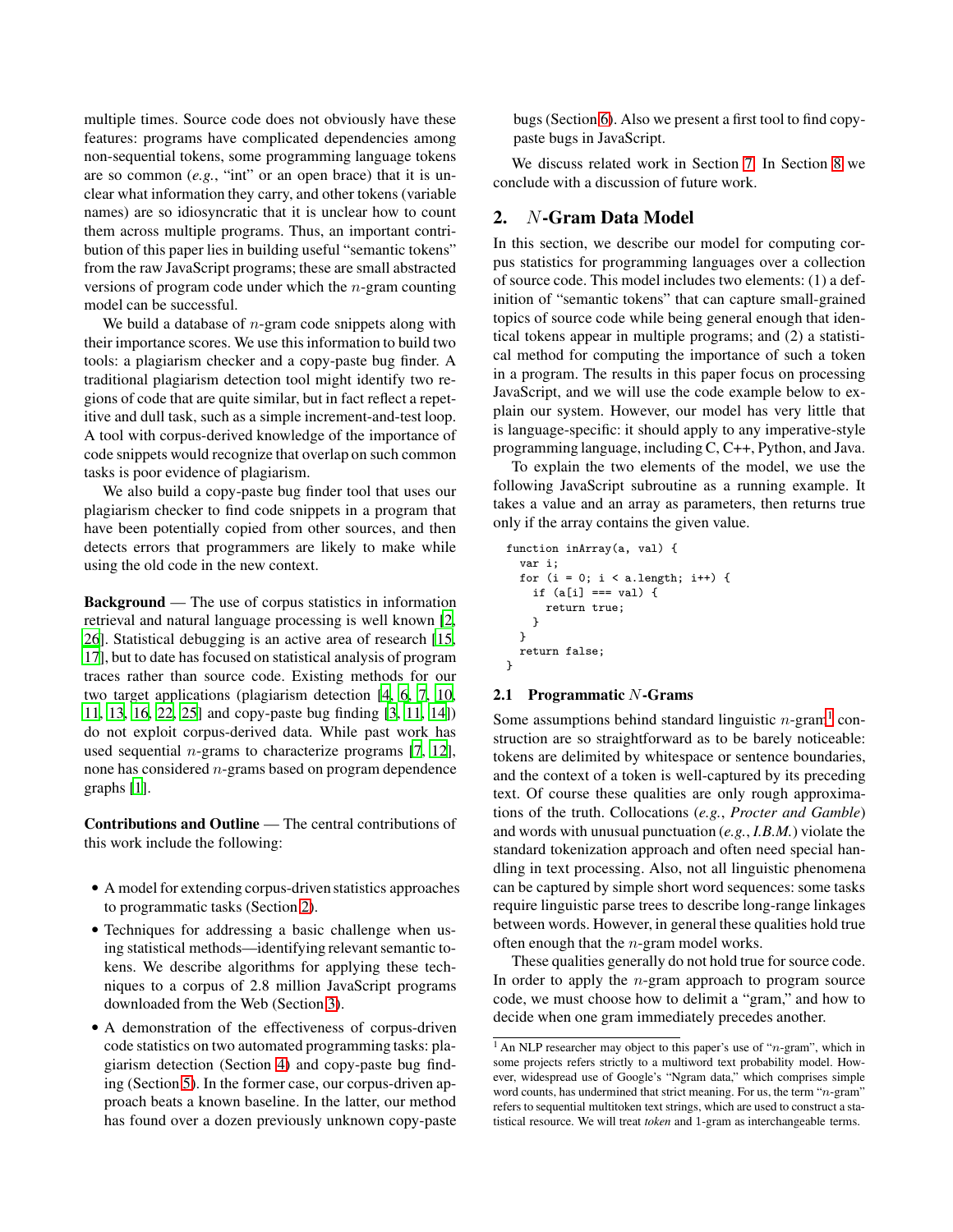<span id="page-2-0"></span>

Figure 1: (a) The canonical form of the inArray subroutine. (b) The program dependence graph of the inArray subroutine. A direct edge from s to t means that s is control- or data-dependent on t. (c) Two n-gram graphs. The upper graph is the 2-gram of line 7; the lower graph is the 3-gram of the same line.

#### 2.1.1 Delimiting Tokens

There are at least two obvious choices when describing programmatic  $n$ -grams. The first is to model each gram as a single line of code. This appears natural to a human programmer, and program complexity is often described in pure line counts. However, the amount of program complexity carried by a single line can vary tremendously from line to line: contrast a simple integer increment with a deeply-nested set of mathematical operators that combine half a dozen variables. In the latter case, a simple mathematical operation might mean very different things depending on the nesting; however, a gram-per-line approach would ignore the nesting and treat all occurrences of the operation identically. Further, this approach is very sensitive to variable naming.

A second choice is to model each gram as a programming language token: if, for, variable names, and so on. However, low-level tokens carry very little information, requiring us to construct large consecutive grams to capture what appear to the programmer to be trivial steps. Also, consecutive pieces of source code may not have much to do with each other, as single programs often reorder different operations for application or performance reasons. To construct tokens with appropriate complexity, we propose to decompose each statement into a *canonical form* that is similar to *three address code*. Each statement in the source JavaScript yields at least one statement in canonical form, and often many more.

Three address code is an intermediate code representation often used in compilers and program optimization [\[20](#page-13-9)]. A single example of three address code includes a binary operator, its operands, and often an assignment (hence, there are at most three operands.) For example, the loop condition test from inArray is translated into a form that includes an equality test between two values and assignment of the result to a third location. Operands are internal symbolic names, not names from the program code.

Lines in our canonical form depend on each other to provide input values. Understanding the dependence structure is critical for understanding the original program. Not only are lines in the source language interrelated, but multiple lines of three address code can be derived from a single source line. We describe the dependence structure in detail below.

#### 2.1.2 Ordering Tokens

NLP grams are generally built using simple linear lexical order instead of, say, an ordering imposed by a parse tree. Ordering of lines in source code is at times unimportant: independent statements can be arbitrarily reordered without changing the logic of the program. At other times—when there is a data or control dependency between statements the order is crucial for code correctness and for understanding the programmer's goal.

Therefore, we compute grams not using lexical order of statements, but rather ordering imposed by the *program dependence graph* [\[5](#page-12-12)]. A node represents a single canonical form statement. A directed edge leads from node  $s$  to  $t$  when s takes as input a value written by  $t$ , or when  $s$ 's execution depends on the result of t.

We show the program dependence graph of the inArray function in Figure [1b,](#page-2-0) with each node annotated by its corresponding canonical form line in Figure [1a.](#page-2-0) The initialization of loop variable i takes place at line 2. Because this piece of code is not dependent on anything except the invocation of the function itself, node 2 in Figure [1b](#page-2-0) points only to node 1, which represents begin. The loop bounds check at line 4 (from source code i < a.length) depends on both the value of i and the length of array a; hence, node 4 from Fig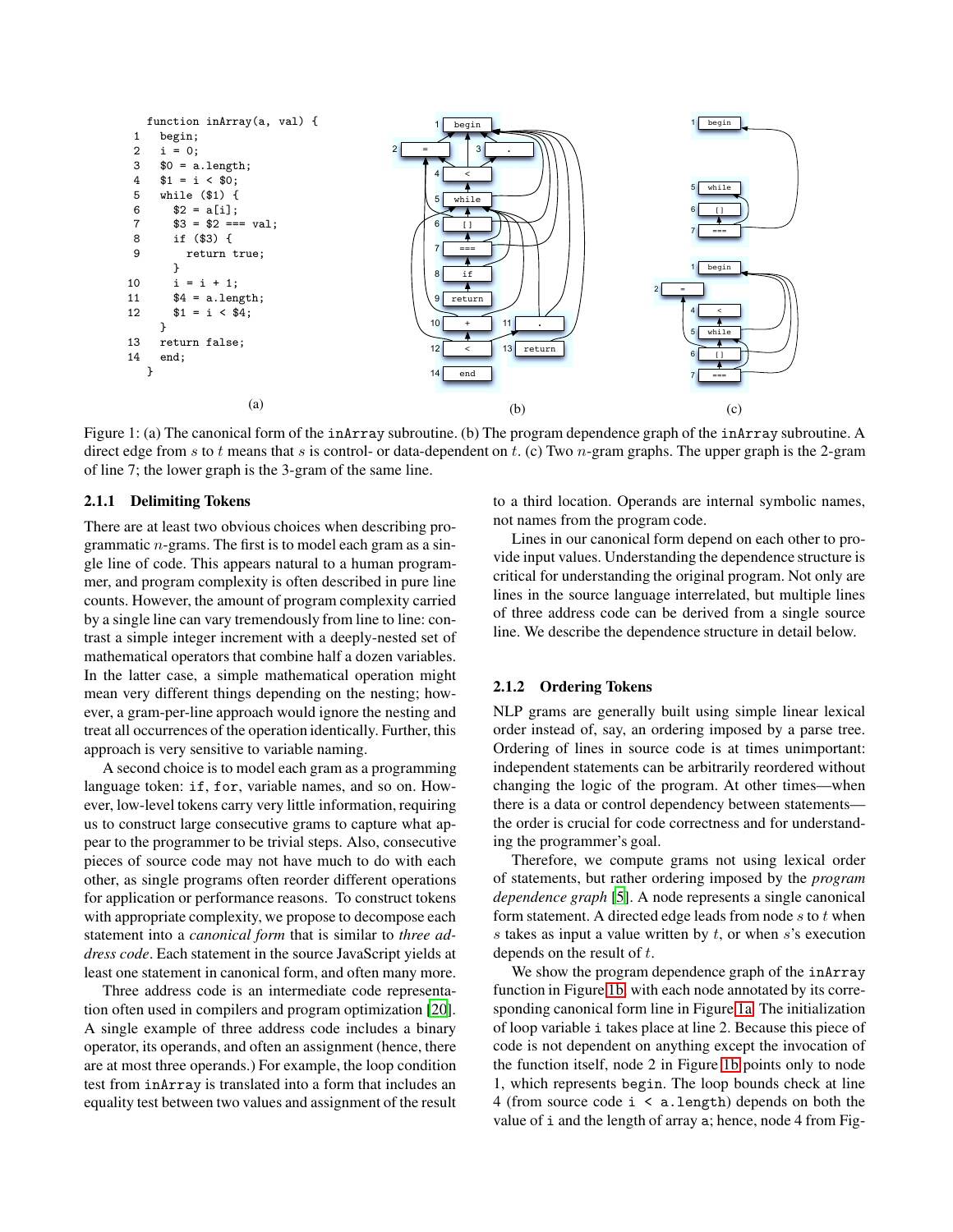ure [1b](#page-2-0) points to both node 2 and node 3 (which represents the result of looking up a.length).

We will say that two canonical form lines are consecutive when there is an edge between their corresponding nodes in the graph. So line 4 from Figure [1a](#page-2-0) is *immediately preceded* by both line 2 and line 3. This model is quite different from the traditional linguistic  $n$ -gram construction, in which a given word in a text has at most one (obvious) predecessor.

Note that the program dependence graph in Figure [1b](#page-2-0) does not contain all control dependence edges. Details about how to construct the graph, including simplification rules to ensure that it is acyclic, are described in Section [3.2.](#page-4-0)

#### 2.1.3 Constructing N-Grams

In computational linguistics, an  $n$ -gram consists of  $n$  consecutive tokens in a document. We construct an  $n$ -gram in a program similarly: starting from a particular token, we traverse the program dependence graph backward up to distance  $(n - 1)$ , collecting all the visited grams and dependence edges during the traversal. In other words, an  $n$ -gram of a specific gram  $x$  is the subgraph of the program dependence graph consisting of all paths of length  $(n - 1)$  starting from  $x$ . Thus, the *n*-gram of  $x$  captures all recent dependent computations that  $x$  requires prior to its execution.

For example, the upper portion of Figure [1c](#page-2-0) is the 2-gram of line 7. It includes line 7 itself as well as lines 1, 5, and 6. The lower subgraph of Figure [1c](#page-2-0) is the 3-gram of line 7. It includes all nodes in the 2-gram as well as lines 2 and 4 (which are two steps away from line 7).

Because a single node (or, equivalently, statement) can have multiple immediate predecessors, the number  $n$  only tells the *depth* of an n-gram. The number of nodes in an n-gram also depends on its *width*, which is determined by the dependence graph. For example, the 2-gram of line 7 contains 4 nodes, whereas the 2-gram of line 9 contains only 2 nodes (lines 7 and 9). We describe n-gram construction in more detail in Section [3.3.](#page-5-0)

In summary, an  $n$ -gram in a program is a labeled subgraph of the program dependence graph constructed over the canonical form of the program's statements. The subgraph consists of all paths of length  $(n-1)$  starting from a specific statement.

#### 2.2 Quantifying Gram Importance

Our method to evaluate the "importance" of an  $n$ -gram is directly inspired by the *tf-idf* measure. There are several ways to define the term frequency  $(tf)$  of an *n*-gram x in a program P. One simple and well-known method is *boolean frequency* [\[18\]](#page-13-10):

$$
tf(x, P) = \begin{cases} 1, & \text{if } x \in P, \\ 0, & \text{otherwise.} \end{cases}
$$

This method seems appropriate to source code, where important code is determined more by the call graph than frequency in the source code text itself.

<span id="page-3-1"></span>

|              |   |                            | 2-gram | 3-gram |
|--------------|---|----------------------------|--------|--------|
|              |   |                            | tf-idf | tf-idf |
|              |   | function inArray(a, val) { |        |        |
| $\mathbf{1}$ |   | begin;                     | 0.000  | 0.000  |
| 2            |   | $i = 0:$                   | 1.017  | 1.017  |
| 3            |   | $$0 = a.length;$           | 0.969  | 0.969  |
| 4            |   | $$1 = i < $0$ :            | 2.238  | 2.876  |
| 5            |   | while $(\$1)$ {            | 1.641  | 2.368  |
| 6            |   | $$2 = a[i];$               | 3.035  | 3.590  |
| 7            |   | $$3 = $2 == val;$          | 4.767  | 6.704  |
| 8            |   | if $(\$3)$ {               | 4.560  | 5.296  |
| 9            |   | return true;               | 1.699  | 5.911  |
|              |   | ł                          |        |        |
| 10           |   | $i = i + 1;$               | 1.934  | 2.232  |
| 11           |   | $$4 = a.length;$           | 2.024  | 2.312  |
| 12           |   | $$1 = i < $4$ :            | 1.564  | 3.846  |
|              | ł |                            |        |        |
| 13           |   | return false;              | 1.857  | 1.857  |
| 14           |   | end;                       |        |        |
|              | ጉ |                            |        |        |

Figure 2: The 2-gram and 3-gram *tf-idf* scores for each canonical line of inArray.

Given a program corpus Π, the inverse document frequency (or  $\frac{idf}{dt}$ ) of an *n*-gram x measures the overall importance of each unique n-gram:

$$
idf(x, \Pi) = \log \frac{|\Pi|}{|\{P \in \Pi : x \in P\}|}.
$$

So the *tf-idf* measure for x in P with respect to corpus  $\Pi$  is the product of the two:

$$
tf \text{-} \text{idf}(x, P, \Pi) = tf(x, P) \times \text{idf}(x, \Pi).
$$

If  $x$  is indeed in  $P$ , then the *tf-idf* measure of  $x$  is simply the same as its *idf* value.

Figure [2](#page-3-1) shows the *tf-idf* score for each 2-gram and 3 gram in inArray. Of course, all grams here satisfy the boolean *tf* test, so *tf-idf* and *idf* are equivalent. For  $n = 2$  and  $n = 3$ , lines 7–9 have the highest *tf-idf* values, and we might thus imagine that these lines are more remarkable or more important than the others in understanding the function. Indeed, to the programmer's eye this is obvious: lines 7–9 describe inner loop code that determines what the function will do in most cases. The remainder of inArray is just boilerplate loop iteration code.

This example also illustrates the potential power of larger values for n. Line 9 has a 2-gram of unremarkable *tf-idf* that reflects a fairly common programming motif: it tests a boolean, and if true, then the code returns true. However, its 3-gram has a comparatively quite high *tf-idf* that reflects a less common pattern: inside a while loop, the code tests two values for equality, and if they are equal, the code returns true. In practice, a user's specific choice for  $n$  will depend on the application and available data (as with text, at some point  $n$  is large enough that no large counts can be computed, because each observation is *sui generis*).

# <span id="page-3-0"></span>3. Computing Corpus Statistics

Computing  $n$ -gram statistics for text is relatively straightforward (even if very large text corpora and estimating smooth-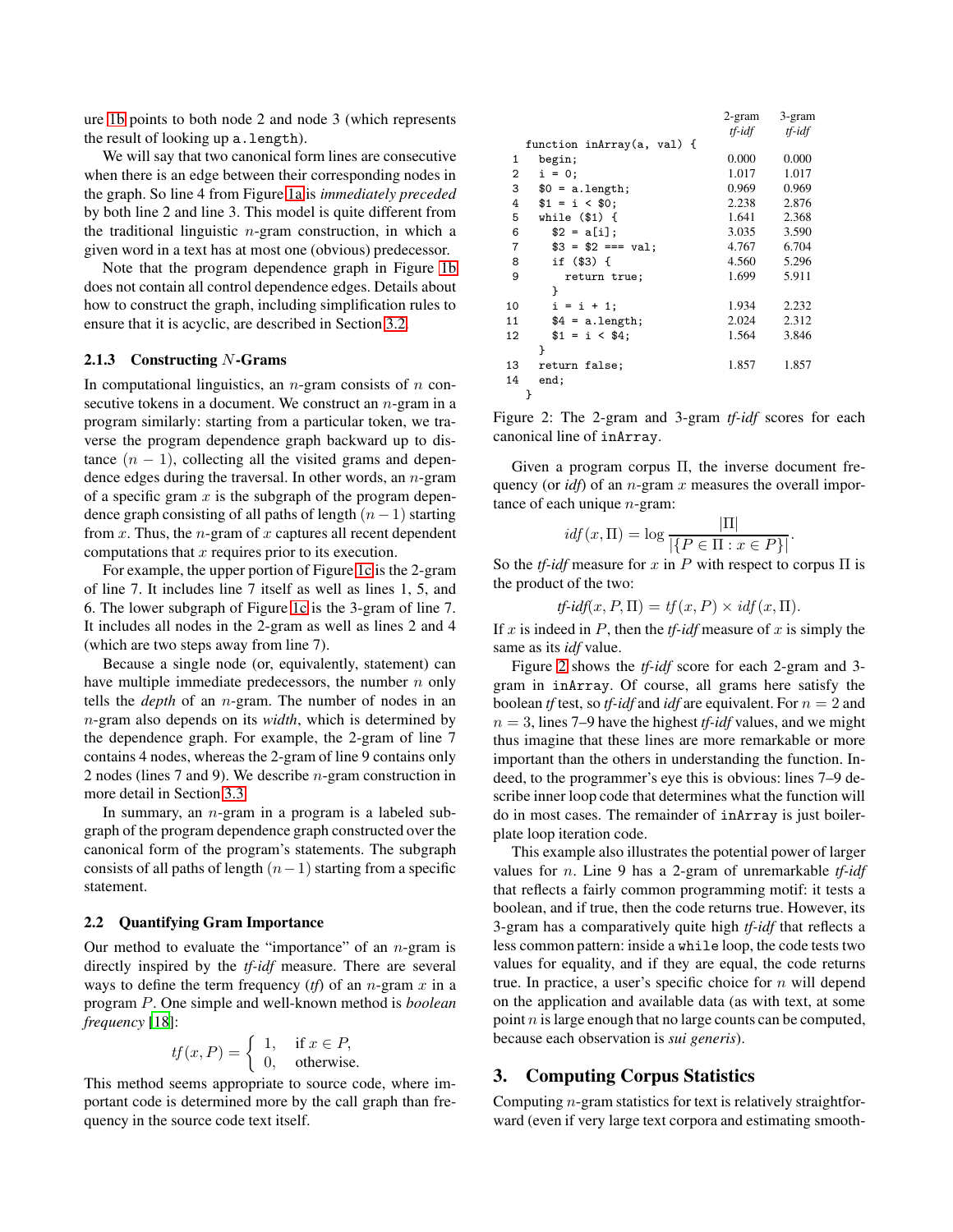```
func\rightarrow {\tt function}\ id^?{(var^*)}\ \left\{\ {\text{begin}};\ stmt^* \ \text{end};\ \right\}stmt \rightarrow assign\,; \vert break; \vert continue; \vert return val^{?} ;
              | if ( val ) \{ stmt^* } else \{ stmt^* }
              | while ( val ) { stmt^* }
              | for ( var in val ) \{ stmt^* \}| switch (val) {
                    (\texttt{case}\; val\colon \mathit{stmt}^*)^* \; (\texttt{default}\colon \mathit{stmt}^*)^?| with ( val ) { stmt^*}
assign \rightarrow var = val \mid var = op_{unary} val \mid var = val \ op_{binary} val|var = val ? val : val |var = val. identifier
              \vert var = val[val] \vert var = identifier(val^*)\vert var = (func)(val^*) \vert var = val.identifier(val^*)\vert var.identifier = val \vert var[val] = valval \rightarrow var \mid literal \mid func
```
Figure 3: The canonical form's formal definition.  $S^*$  means that S appears at 0 or more times, and  $S<sup>?</sup>$  means that S appears at most once.

ing statistics provide difficult challenges). However, translating these techniques to our gram model and corpus setting is not. We now show the technical challenge and algorithmic solution for each of the above-described steps: transforming JavaScript into canonical form, computing large numbers of program dependence graphs, and extracting many n-grams. Finally, we discuss how to count grams, a near-trivial step in the textual case that is challenging in ours.

## 3.1 Canonical JavaScript

Our goal in transforming a JavaScript program into canonical form is to decompose all statements — both complicated and simple ones — into units that carry a roughly standard amount of "semantic information." Figure [3](#page-4-1) shows our design for the JavaScript canonical form, which is based on the three address code representation. We implemented our transformation by analyzing the abstract syntax tree (AST) produced by the V8 JavaScript engine. We accurately handled most language features in JavaScript. However, we do not handle a few features such as dynamic scoping and exception handling (Section [A.5\)](#page-16-0). Fortunately, our corpusdriven statistical approach can tolerate such small degrees of inaccuracy in our transformation.

In summary, each line in canonical form is one of:

- a handful of reserved operators: while, if, etc.
- a function invocation
- an assignment operation
- begin or end to represent function entry and exit.

Some high-level programming constructs, such as if and while, have representations in canonical form, with the restriction that their boolean test can only evaluate an input variable, not a complex expression. Some other constructs (such as do...while) are translated to an equivalent while statement.

Each assignment in canonical form contains:

- One operator, which can be unary, binary or ternary arithmetic; a field or array access; or a function or method invocation.
- Arguments in the form of variables or constants.
- A variable to store the result of the operation.

Rules for transforming a legal JavaScript program into canonical form appear in the Appendix (Section [A\)](#page-14-0). Our canonical form preserves certain pieces of program information, such as "which statements are in the same loop body" and "which statements are controlled by the same if condition." These are important facts about program structure that we want the *n*-grams to capture.

### <span id="page-4-0"></span>3.2 The Program Dependence Graph

Once we have transformed a JavaScript program into canonical form, we can build its *program dependence graph*. It is a directed graph  $G = (V, E)$ , where V is the set of all statements, and  $E$  contains all edges  $(s, t)$  such that the statement s is data-dependent or control-dependent on the statement t. The program dependence graph is a standard structure in compiler construction (and is covered in texts such as Aho, *et al.* [\[1\]](#page-12-10)), but we have made a number of changes in order to fit the needs of extracting  $n$ -grams.

#### 3.2.1 Data Dependence Edges

We perform a standard *reaching definition analysis* to identify all *use-def* chains between statements. The definition of a variable (that is, its assignment) at a statement t will *reach* its use at a statement  $s$  if  $s$  depends on the value assigned at  $t$ and there is no intervening definition of the variable between  $s$  and  $t$ . A use-def chain for a use of a variable is all reaching definitions of the use. For each use-def chain  $(t, s)$  where  $t$ is the definition and s is the use, the directed edge  $(s, t)$  is added into the program dependence graph, except:

- 1. When  $t$  is outside the function scope of  $s$ . Since the semantics of nested functions provides no control flow between t and s, it is incorrect to add such an edge. Instead, we model this dependency by assuming that the definition is implicitly passed into the function containing  $s$ , so we add edge  $(s, \text{begin})$  to the program dependence graph, where begin is the begin statement of the function containing s.
- 2. When  $t$  appears after  $s$  in lexical order. This case can only appear in looping-style control flow constructs. Including this edge would make the program dependence graph more accurate since it preserves the inter-iteration dependency between  $s$  and  $t$ ; but there would be many such edges in a loop and thus the graph would be much more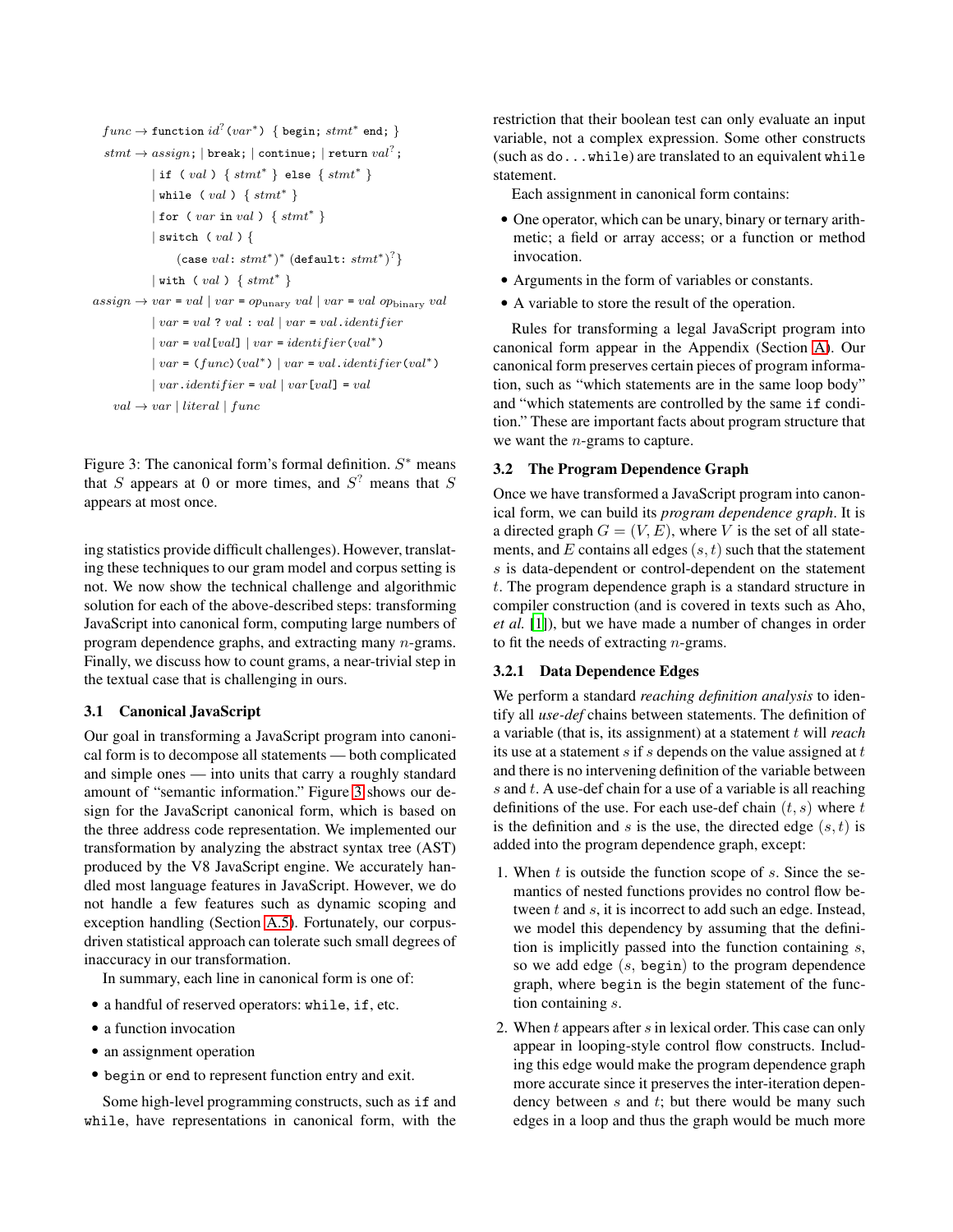complex. We believe that the information these edges preserve is not worth the complexity they bring, so we exclude such edges in our design. We discuss our design decisions around cycles in more detail in Section [3.2.3.](#page-5-1)

In addition to the above, for each statement  $s$  that uses a parameter, and for each variable whose definition value is missing, we add  $(s, \text{begin})$  to the graph. We essentially treat begin as a dummy statement that initializes the value of all parameters, variables in outer scopes, and all otherwiseuninitialized variables. In so doing, we ensure that all edges in the graph are *intra-procedural*.

#### 3.2.2 Control Dependence Edges

Traditional optimizing compilers must construct edges to reflect control flow dependence as well as data dependence. In our case, we want to explicitly retain control flow structures such as while and if in our canonical version of three address form. Thus, instead of a standard control flow analysis we add control flow-inspired edges as follows:

- 1. Add  $(s, \text{begin})$  to the program dependence graph, where begin is the begin statement of the function that contains s. This edge is conventionally added only because of the ease of control flow analysis.
- 2. If s is inside the body of  $t$ , and  $t$  is one of the if, while, for...in, switch or with statements, then add  $(s, t)$ into the graph. That is, the execution of s depends on the execution of t.

We ignore all control dependence edges owing to break, continue, and return because they often lead to cycles in the program dependence graph.

#### <span id="page-5-1"></span>3.2.3 Cycle Removal

An important design choice we made is to keep the program dependence graph *acyclic*. Because dependencies across different iterations of the same loop can only be expressed by cycles, we lose all information about inter-iteration dependencies. Keeping the cycles makes the program dependence graph more accurate, but also fills the related  $n$ -grams with large numbers of extra edges. Any gram found in a loop body would thus appear to be entirely different from the exact same gram found outside a loop. Distinguishing *in-loop* and *out-of-loop* versions of the same code might be useful in some cases, but we could not find any practical cases to warrant the extra complexity. Avoiding loops also makes it easier to compare and count n-grams, as we discuss below.

## <span id="page-5-0"></span>3.3 Extracting and Comparing N-Grams

We extract the set of all  $n$ -grams in a program according to Algorithm 1. For each statement in the program, we locate the corresponding node in the program dependence graph, and then perform a breadth-first search with a depth limit  $(n - 1)$ . For each such search, we collect the visited nodes and edges to create the statement's  $n$ -gram.

Algorithm 1 The *n*-gram extraction algorithm. function  $\text{EXTRACTNGRAMS}(n,P)$  $P' \leftarrow \chi(P)$  $\triangleright$  Canonical form of P  $G \leftarrow \widetilde{\text{PDG}}(P)$  $\triangleright$  Program dependence graph of  $P'$  $\Gamma \leftarrow \emptyset$  > The set of all *n*-grams in P for  $p \in P'$  do  $\Gamma \leftarrow \Gamma \cup \{ \text{NGRAMBFS}(G, p, n) \}$ return Γ function  $NGRAMBFS(G, v, n)$  $V \leftarrow \{v\}$   $\triangleright$  The set of vertices with distance  $\leq n-1$  $E \leftarrow \emptyset$  > The set of edges with distance  $\leq n-1$  $d[v] \leftarrow 0$  $Q \leftarrow \emptyset$  $\label{eq:ex1} \begin{array}{l} \textrm{ENQUEUE}(Q, v) \\ \textrm{while } Q \neq \emptyset \textrm{ do} \end{array}$  $\triangleright$  Breadth-first search with depth  $\leq n - 1$  $v \leftarrow \text{Dequeue}(Q)$ for  $(v, u) \in G$  do  $E \leftarrow E \cup \{(v, u)\}\$ if  $u \notin V$  then  $V \leftarrow V \cup \{u\}$  $d[u] \leftarrow d[u] + 1$ if  $d[u] < n - 1$  then  $\text{ENQUEUE}(Q, u)$ return  $(V, E)$ 

We apply Algorithm 1 to all programs in the downloaded JavaScript corpus to build the  $n$ -gram database. Collecting and counting this huge set of small graphs is an unusual challenge. Graph databases are a popular research area, but focus primarily on large graphs [\[31](#page-13-11)], on moderate numbers of graphs [\[28](#page-13-12)[–30](#page-13-13)], or on frequent subgraph mining [\[27](#page-13-14)]. In contrast, we want to store and compute frequency information for a large number of small graphs; for our test corpus, approximately 662 million of them.

Counting graph frequencies is equivalent to computing many graph isomorphism problems. Doing so is in principle infeasible, but our graphs are generally very small and so an exhaustive approach is possible. We encode each  $n$ -gram graph as a string. For example, the 3-gram in Figure [1c](#page-2-0) consists of 6 nodes and is encoded as follows:

 $(\text{begin})(\lt)(=)(\text{while } 0 \ 1)([] 0 2 3)$  [=== 0 3 4]

First, we order all nodes, so the begin statement becomes node 0, the < operator becomes node 1, and so on. With this ordering, each node is encoded as a parenthesis-enclosed string that consists of the name of its operator followed by a list of the nodes it depends on. The "starting" node for the  $n$ -gram will not be depended upon by any other node; we denote this node with brackets rather than parentheses.

Since there are  $k!$  different orderings for an *n*-gram of k nodes, there are many possible string representations for a given n-gram. To choose a single representation, we enumerate every ordering and find the lexically minimal string. Finding the minimal string for a given  $n$ -gram can be timeconsuming, but  $k$  is generally small and we use a number of heuristics to avoid enumerating some orderings (*e.g.*, when we can detect that two orderings will yield the same string).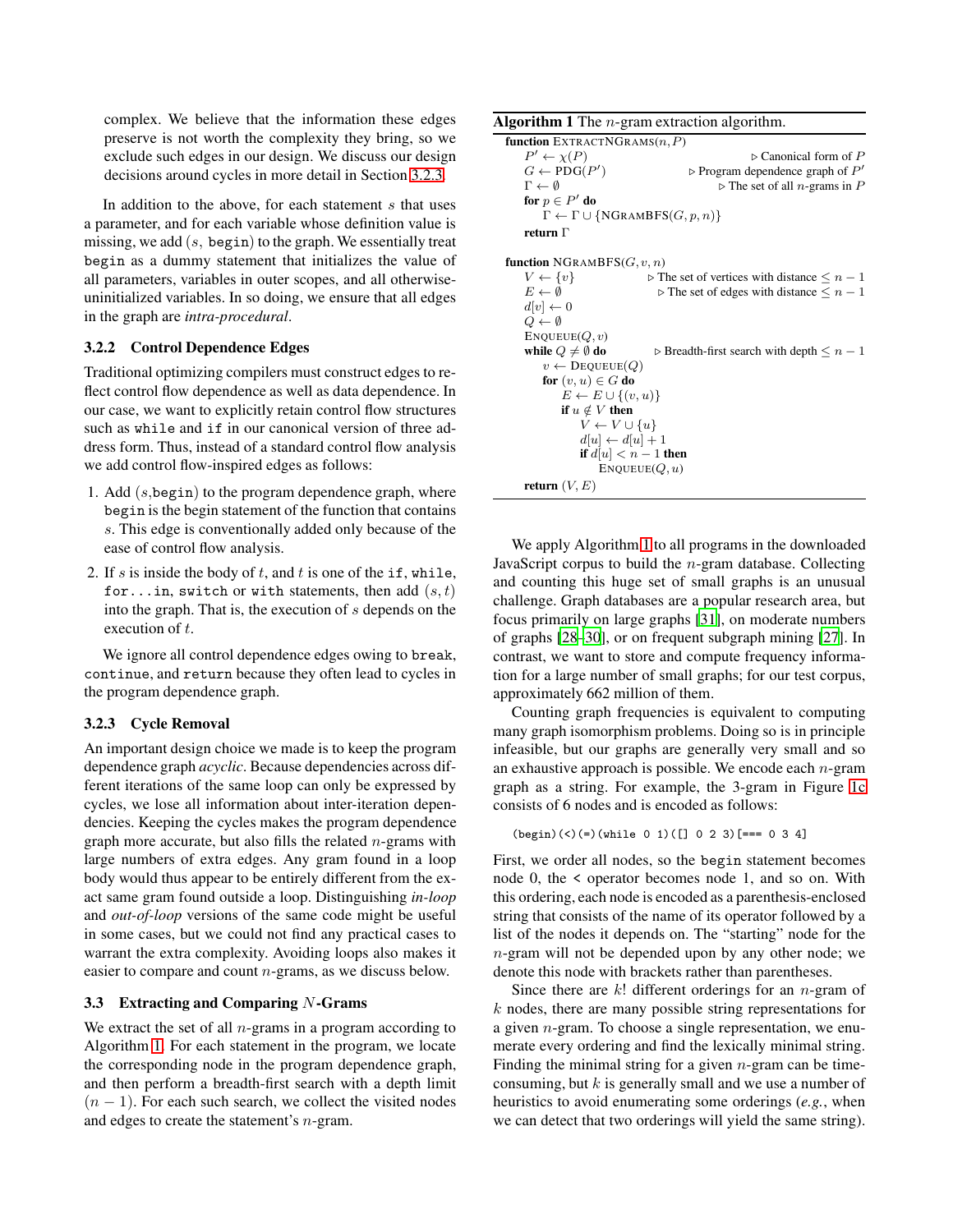Once all n-grams are represented using these standardized strings, counting them is straightforward.

## <span id="page-6-0"></span>4. Plagiarism Detection

The first application for our corpus-driven technique is plagiarism detection. This system examines a set of programs to find pairs of code regions that have likely been copied from one location to the other. Such systems are useful when teaching classes that include programming tasks. The growth in online education, and the accompanying growth in students doing work outside traditional academic settings, will likely increase the need for systems that detect when students submit work that is not their own.

The problem of plagiarism detection has been extensively studied [\[16](#page-13-5), [25\]](#page-13-7). However, all systems we know of are sensitive to the problem of "trivial plagiarism." The systems recognize similar code regions, but cannot detect when the similar region consists of trivial or widely-known code. For example, older JavaScript programs used a standard technique to detect the current browser engine; the repeated appearance of this idiom reflects common knowledge and practice, not rampant plagiarism. By using our  $n$ -gram corpus statistics, we can filter the output of a plagiarism detection system and remove plagiarism reports that describe uninteresting code regions. The result should be a hybrid plagiarism detector that reports many fewer false alarms.

#### 4.1 Detection Algorithm

We assume the existence of a plagiarism detector that examines a set of programs and reports a set of suspicious program pairs. A good detector would report examples of plagiarism that are almost always true (that is, it has high precision) while also reporting almost all the plagiarism cases in the corpus (that is, it has high recall). By filtering the output of an existing plagiarism detection tool, we aim to improve its precision by removing false alarms that reflect "trivial plagiarism" of common idioms. Our filter should impact the core detector's recall as little as possible. It works by identifying commonly-used grams that should also have low *tf-idf* scores. Denote  $\Gamma_{\theta}^{(n)}(X)$  as the set of *n*-grams of program  $X$ whose *tf-idf* scores are at least θ. For a suspicious program pair of plagiarism  $(P,Q)$ , if  $\Gamma_{\theta}^{(n)}(P) \cap \Gamma_{\theta}^{(n)}(Q) = \emptyset$ , then we drop the pair from the output.

## 4.2 Discussion

Our filter is immune to plagiarism techniques that preserve control and data flow, but is vulnerable to certain changes in those flows. For example, consider a plagiarizer who generates a new plagiarized program by copying a source program, and then inserts  $\{a++; a--; \}$  before every read of a. These new instructions modify the data flow observed at each read of a. All a-focused grams of size 2 or greater in the plagiarized program would appear to be quite different from their original version. If they also appear to be very common, the plagiarized program may be incorrectly removed by our filter. We could address this problem by searching for synthetic-seeming "nonsense" code that can be removed without impacting the code's output.

Note that our system can help detect code plagiarism, but is not designed for *content* plagiarism. Imagine two programs that consist entirely of calls to document.write(), which emit near-identical textual content. Assume the base plagiarism tool reports these as a suspicious pair; the grams' *tf-idf* scores will likely appear trivial and so will be removed by our filter. The problem, of course, is that the program *is* trivial, but the string content is not.

# <span id="page-6-1"></span>5. Copy-Paste Bug Finding

Our second application is a mechanism for finding *copypaste bugs* in software. These arise when a user copies and pastes source code in order to create a new version that is similar but not identical; the programmer then fails to fully or correctly rename variables from the original version. Figure [4](#page-6-2) illustrates such a bug. This problem can arise when the programmer copies her own code, or code found on the Internet. Such bugs are easy to introduce, but may be hard to find and diagnose. Other researchers have looked at copypaste bugs [\[14\]](#page-13-8).

```
1 function FindParentLeft(Obj) {
 2 var curLeft = 0;
 3 if (Obj.offsetParent) {
 4 while (Obj && (null != Obj.offsetLeft)) {
 5 if (...) curLeft += Obj.offsetLeft;
 6 Obj = Obj.offsetParent;
      7 }
 8 } else if (Obj.x) {
9 curLeft += Obj.x;
10 }
11 return (curLeft);
12 }
13 function FindParentTop(Obj) {
14 var curTop = 0;
15 if (Obj.offsetParent) {
16 while (Obj && (null != Obj.offsetTop)) {
17 if (...) curTop += Obj.offsetTop;
18 Obj = Obj.offsetParent;
19 }
20 } else if (Obj.x) {
21 curLeft += 0bj.x;<br>22 }
22 }
23 return (curTop);
24 }
```
Figure 4: Two JavaScript functions downloaded from [http://www.petfoodindustry.com/WorkArea/java/webtoolbar.j](http://www.petfoodindustry.com/WorkArea/java/webtoolbar.js) and slightly edited for clarity. The top FindParentLeft function was apparently incorrectly copied, pasted, and modified to create the bottom function FindParentTop. The programmer has failed to change curLeft to curTop at line 21. We also suspect that  $Obj.x$  in line 21–22 may need to be changed to Obj.y but the evidence in these two functions is ambiguous.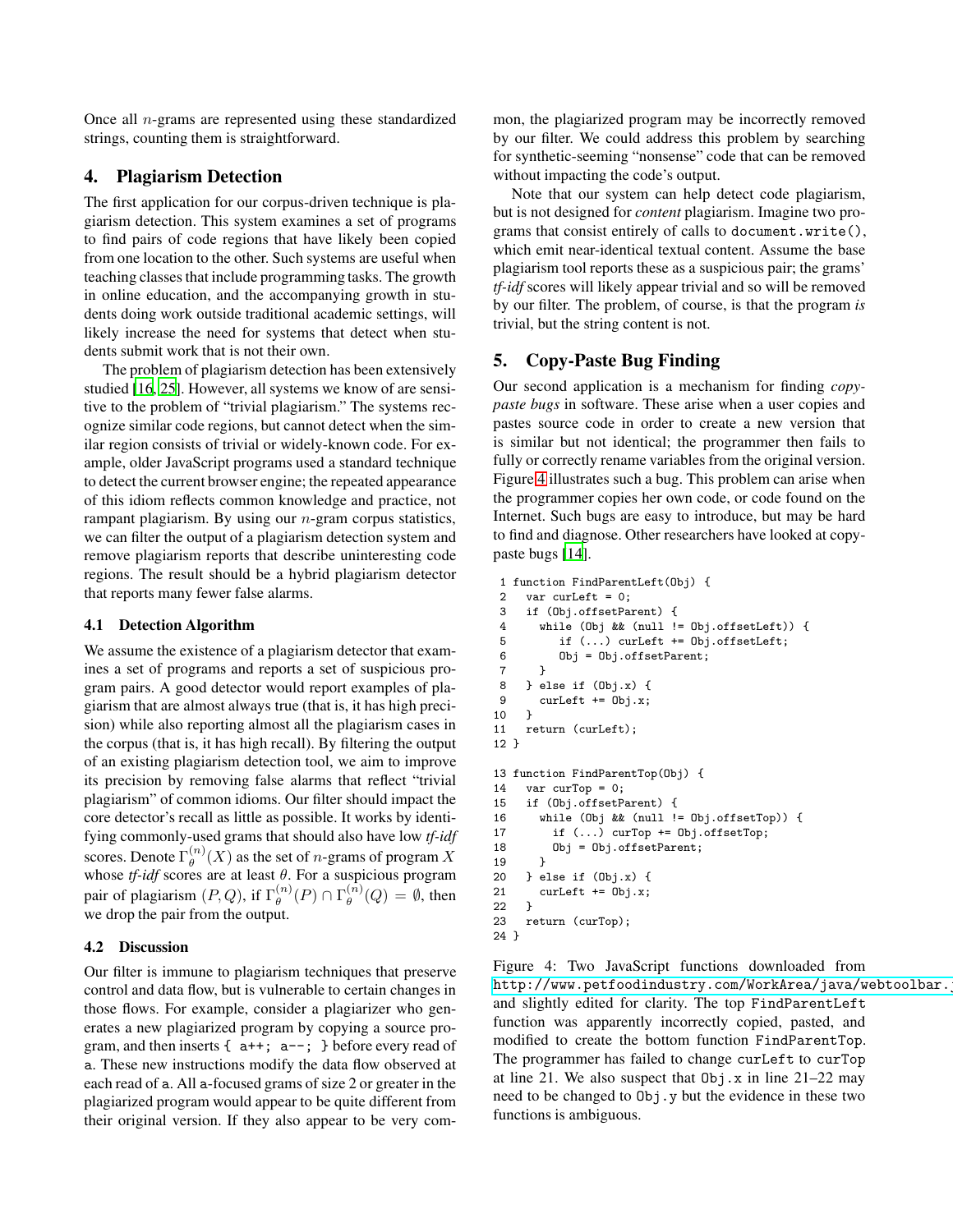Copy-paste bugs yield code pairs that are similar to each other, but the pasted (buggy) code likely has at least one variable usage that is inconsistent with the rest of the code. We search for these bugs in two steps.

Step 1. *Finding Candidate Pairs* — We simply locate pairs of subroutines  $(P, Q)$  that are copy-paste candidates from either the input program or the corpus. If one of  $P$  and  $Q$ contains a copy-paste bug, the two subroutines are likely similar but not identical. We can use  $n$ -gram statistics to score subroutine similarity.

Step 2. *Finding Surprising Variable Usage* — We examine each subroutine pair  $(P, Q)$  from the above step for a variable usage that is "more surprising" in one subroutine than its counterpart in the other. For example, in Figure [4,](#page-6-2) lines 9 and 21 are not only textually identical, but they clearly play a similar role in each piece of code. In correct copy-pasted code, the n-grams for lines 9 and 21 should also be similar; for buggy code, the two lines will have dissimilar  $n$ -grams. Our system identifies such cases as potential bugs.

#### <span id="page-7-0"></span>5.1 Finding Candidate Pairs

Finding copy-paste candidates is essentially finding heavily plagiarized code snippets. Unlike plagiarism detection (where we want to report any plagiarism no matter how small the plagiarized part is), we want to find copy-paste candidates that are large enough and almost the same. To prune false positives, we focus on finding copy-paste *subroutines*. Therefore we use the following method instead of the plagiarism detector we have developed to find copy-paste candidates. We can use the  $n$ -gram data to obtain a function that scores the similarity of subroutine pairs:

$$
\alpha(P,Q) = \frac{|\Gamma_{\theta}^{(n)}(P) \cap \Gamma_{\theta}^{(n)}(Q)|}{|\Gamma_{\theta}^{(n)}(P) \cup \Gamma_{\theta}^{(n)}(Q)|},
$$

where  $P$  and  $Q$  are any subroutines in the corpus. This similarity function is the Jaccard similarity coefficient. It scores all subroutines  $P$  and  $Q$  in the corpus, locates those where  $1 > \alpha(P,Q) \geq t$  (where threshold t is a tunable parameter) and sends them to the next step.

To speed up the process of finding all similar subroutines for an input subroutine  $P$ , we built an inverted index that lists, for each n-gram with non-trivial *tf-idf*, the subroutines that contain the gram. When finding candidates for  $P$ , we enumerate all of P's n-grams, look each up in the index, and then retrieve the indexed subroutines. We then score only these returned subroutines with the full  $\alpha$  function. Finally, we deduplicate results before passing them to the next stage.

#### <span id="page-7-1"></span>5.2 Finding Surprising Variable Usage

Finding surprising variable usage in a subroutine pair is more challenging than simply finding similar subroutines. We identify surprising variable usages in three steps: (1) matching subroutine statements, (2) matching subroutine

variables, and (3) scoring the likelihood of copy-paste bugs by counting "surprising" variables.

Matching subroutine statements matches each statement in subroutine  $P$  with a "most-similar" statement in subroutine Q. For example, in Figure [4,](#page-6-2) we want to match lines 9 and 21, because they appear to play the same role, even though the lines of code are not identical. In contrast, no programmer would believe that lines 9 and 23 are at all similar. More formally, let subroutine  $P$  consist of canonical statements  $\langle p_1, p_2, ..., p_k \rangle$  and let subroutine Q consist of canonical statements  $\langle q_1, q_2, ..., q_l \rangle$ . A matching consists of statement pairs such that if it contains  $(p_i, q_j)$ , then  $p_i$  plays the same role in P as  $q_j$  in Q. We limit ourselves to matchings where matched statements share an operator (*i.e.*, === or while) and an operand signature (consisting of *variables* vs *constant values*).

Algorithm 2 The heuristic score function to quantify the properness  $p_i$  and  $q_j$  being matched. It returns a nonzero value if and only if  $(p_i, q_j)$  is a valid match.

| <b>function</b> MATCHSCORE $(p_i, q_i)$                  |                                                   |
|----------------------------------------------------------|---------------------------------------------------|
| <b>if</b> type $(p_i) \neq$ type $(q_i)$ then            |                                                   |
| return 0                                                 |                                                   |
| $k \leftarrow$ #shared variable names                    |                                                   |
| $s \leftarrow 0$                                         |                                                   |
| for $n \leftarrow 1, N$ do                               | $\triangleright$ N is the largest level of grams. |
| if $n\text{-gram}(p_i) = n\text{-gram}(q_i)$ then        |                                                   |
| $s \leftarrow 1 + \text{tf-idf}(n\text{-gram}(p_i)) + k$ |                                                   |
| return s                                                 |                                                   |
|                                                          |                                                   |

To find statement matchings that maximize role agreement between each matched pair, we propose Algorithm 2 to score a candidate statement match  $(p_i, q_j)$ . It is designed to embody two matching heuristics. First,  $p_i$  and  $q_j$  are more likely to serve the same role if they share more variable names. Second,  $p_i$  and  $q_j$  are more likely to serve the same role if they share a larger  $n$ -gram. For example, consider two different statements  $q_j$  and  $q_{j'}$  in Q. If the 3-gram of  $q_j$  is the same as that of  $p_i$ , but only the 2-gram of  $q_{j'}$  is the same as that of  $p_i$ , then the score of  $(p_i, q_j)$  should be higher than that of  $(p_i, q_{j'})$ . The optimal statement matching  $\mathcal{M}_S^*$  is then computed by Algorithm 3 to find the maximum weighted common subsequence with MATCHSCORE as the weight function.

Matching subroutine variables means finding a matching  $\mathcal{M}_V$  between pairs of variables—not statements—in subroutines  $P$  and  $Q$ . (Copy-paste bugs entail variable naming failures.) We exploit the statement matching  $\mathcal{M}_{S}^{*}$  that was computed in the above step.

We first build a weighted variable mapping graph  $G =$  $(V, E)$ , in which V consists of the set of all variables in both subroutines. For any variable x in P and y in  $Q, (x, y) \in E$ with weight  $w$  if  $(x, y)$  appears  $w$  times in identical operand slots in matched statements  $(p, q) \in \mathcal{M}_{S}^{*}$ . We obtain variable matching  $\mathcal{M}_V$  by finding the maximum weighted bipartite matching in G.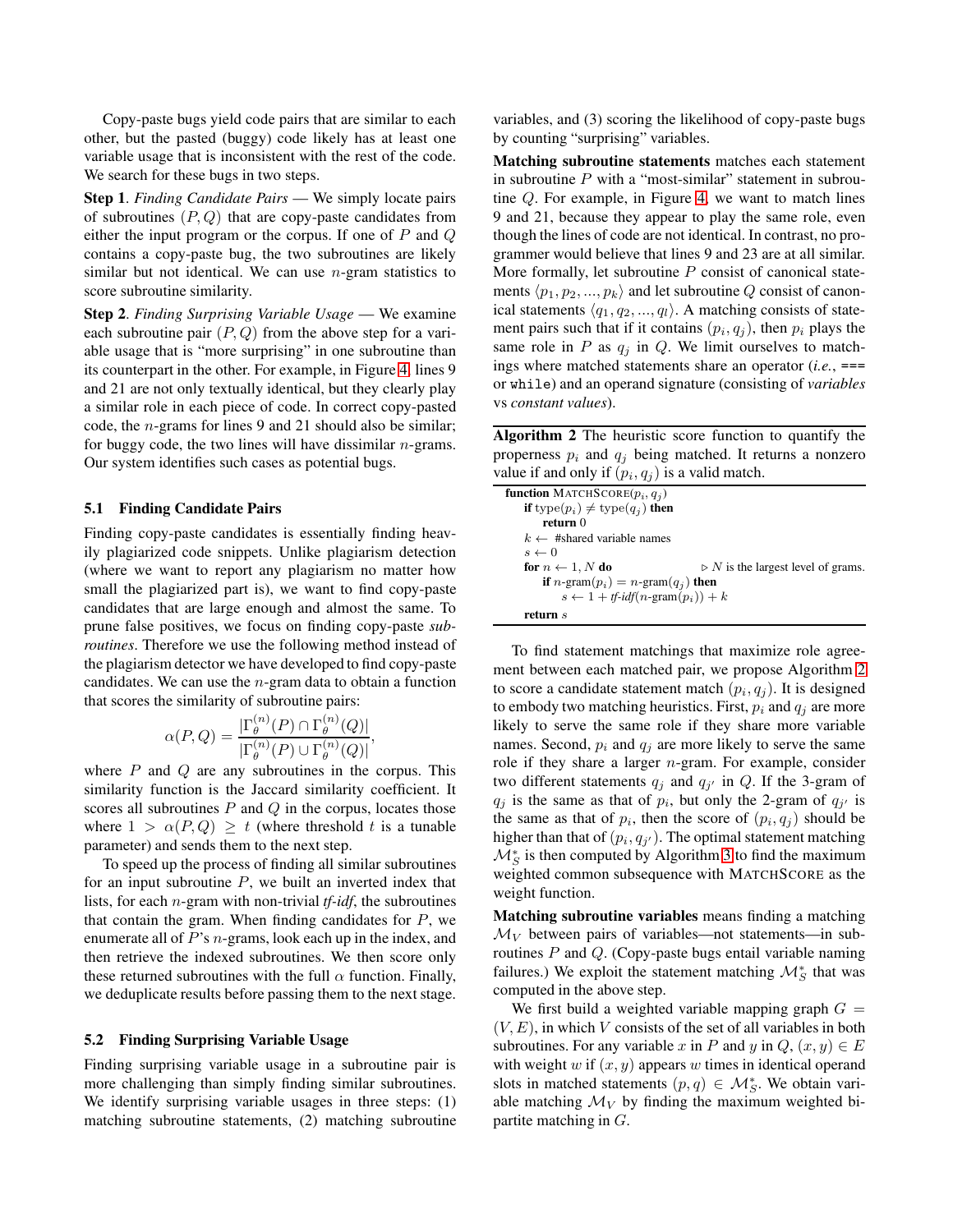| Algorithm 3 The statement matching algorithm. |
|-----------------------------------------------|
|-----------------------------------------------|

function STATEMENTMATCHING(P,Q)  $\triangleright P = \langle p_1, p_2, ..., p_k \rangle, Q = \langle q_1, q_2, ..., q_l \rangle$ for  $j \leftarrow 0, l$  do  $score[0, j] \leftarrow 0$   $\triangleright$  Initialization  $\mathcal{M}_{0,j} \leftarrow \emptyset$ for  $i \leftarrow 1, k$  do  $\text{score}[i, 0] \leftarrow 0$   $\triangleright$  Initialization  $\mathcal{M}_{i,0} \leftarrow \emptyset$ <br>for  $j \leftarrow 1, l$  do  $▶$  Max weighted common subsequence  $s \leftarrow$  MATCHSCORE $(p_i, q_j)$  $score[i, j] \leftarrow score[i-1, j-1] + s$  $M_{i,j} \leftarrow M_{i-1,j-1}$ <br>if  $s > 0$  then  $\triangleright$   $(p_i, q_j)$  is a valid match.  $\mathcal{M}_{i,j} \leftarrow \mathcal{M}_{i,j} \cup \{(p_i, q_j)\}\$  $\mathcal{I} \leftarrow \{(i-1,j), (i,j-1), (i,j)\}$  $(i^*, j^*) = \operatorname{argmax}_{i', j'} \{ \operatorname{score}[i', j'] : (i', j') \in \mathcal{I} \}$  $score[i, j] \leftarrow score[i^*, j^*]$ <sup>∗</sup>, j∗] ⊲ Pick the best match  $\mathcal{M}_{i,j} \leftarrow \mathcal{M}_{i^*,j^*}$ return  $\mathcal{M}_{k,l}$ 

Identifying copy-paste bugs is the final step. We now have the strongest possible variable matching  $\mathcal{M}_V$ , as well as the set of all variables ever matched, in the set of edges E. We observe that there might be a copy-paste bug  $(p_i, q_j)$  if it contains a variable pair  $(x, y) \in E$  that was unusual enough to not be contained in  $\mathcal{M}_V$ . We thus define the *conflict ratio* [\[14](#page-13-8)] of variable x:

$$
\gamma(x) = \frac{\sum_{(x,y)\in E-\mathcal{M}_V} w(x,y)}{\sum_{(x,y)\in E} w(x,y)}.
$$

If  $\gamma(x) = 0$ , then all occurrences x in P correspond to  $\mathcal{M}_V(x)$  in Q, *i.e.*, there is no copy-paste bug related to x. But if  $\gamma(P,Q)$  is very high, it is probable that P and Q were not copy-pasted from one another, or the statements are not correctly matched. Therefore, our system reports a copy-paste bug for x if  $\gamma(x)$  is nonzero but small.

## <span id="page-8-0"></span>6. Experiments

We first describe some details of how we constructed the JavaScript gram corpus and its statistical properties. We then describe our performance in the *plagiarism detection* and *copy-paste bug finding* tasks.

#### 6.1 The JavaScript Gram Corpus

To build the JavaScript program corpus, we scanned the ClueWeb09 web crawl,<sup>[2](#page-8-1)</sup> extracted all JavaScript URLs referenced by the src attribute of any <script> tags, and retrieved the JavaScript files from the resulting set of URLs. We removed duplicates and finally obtained 2.8M distinct JavaScript files. We used these programs to build our  $n$ -gram corpus for  $n = 2, 3, 4$  with the method described in Section [3.3.](#page-5-0)

Most 4-grams can be encoded as strings in seconds. However, some larger 4-grams might take much longer to encode.

Therefore, we only generate 4-grams that have 40 or fewer nodes since more than 99% of the 4-grams are smaller than this number. The average size of 4-grams is just 4.62, with variance 8.39. Fewer than 0.005% of the 4-grams failed the encoding. Once all n-grams were encoded, we ran a Hadoop program to compute an *idf* value for each unique n-gram.

In addition to our *programmatic* n-grams, we also built a database of *sequential n*-grams ( $2 \le n \le 7$ ). A sequential  $n$ -gram is a sequence of operations of  $n$  consecutive statements in a canonicalized JavaScript program; it uses no data or control dependency information. We study sequential  $n$ grams to illustrate how program dependence information can improve the quality of our corpus-driven analysis.

#### 6.2 Plagiarism Detection

In this section we analyze the effectiveness of our corpusdriven filters in improving the accuracy of plagiarism reports from MOSS [\[25](#page-13-7)], a widely-used modern plagiarism detector that can process JavaScript programs.

#### 6.2.1 Methodology

A central difficulty in evaluating a plagiarism detection tool is the absence of a ground truth data set, especially for JavaScript. We therefore synthesized test sets of plagiarized programs in the following way:

- 1. A set S of JavaScript programs was carefully picked from the corpus such that it did not contain any plagiarized code pairs, but included code pairs that looked similar but do not appear to be plagiarized. These similar-butnot-plagiarized code pairs were included in  $S$  to fairly evaluate the precision of our plagiarism detectors. The procedure to obtain  $S$  is described in Section [6.2.2.](#page-8-2)
- 2. Each program in  $S$  was then applied a plagiarism technique to produce the plagiarized  $S'$ . We used three previously-proposed plagiarism techniques [\[16\]](#page-13-5), plus one of our own. This step produced plagiarized code pairs for evaluating the recall of the plagiarism detectors. The details of the plagiarism techniques are described in Section [6.2.3.](#page-9-0)
- 3. We then submitted the combined set  $S \cup S'$  to both standalone MOSS and our filter-based plagiarism detectors. Since we already knew the ground truth of  $S \cup S'$ , the precision and recall of our plagiarism detectors could be easily evaluated.

## <span id="page-8-2"></span>6.2.2 Test Sets

The test data was generated in the following way. We first randomly picked a set S of 1,000 JavaScript programs of medium size (containing dozens to hundreds of statements) from the corpus. These programs were then submitted to both MOSS and our plagiarism detectors to obtain hints of possibly plagiarized code pairs. We manually checked the reported suspects, and if a plagiarized code pair was verified, one program from the pair would be removed from

<span id="page-8-1"></span><sup>2</sup> <http://lemurproject.org/clueweb09.php/>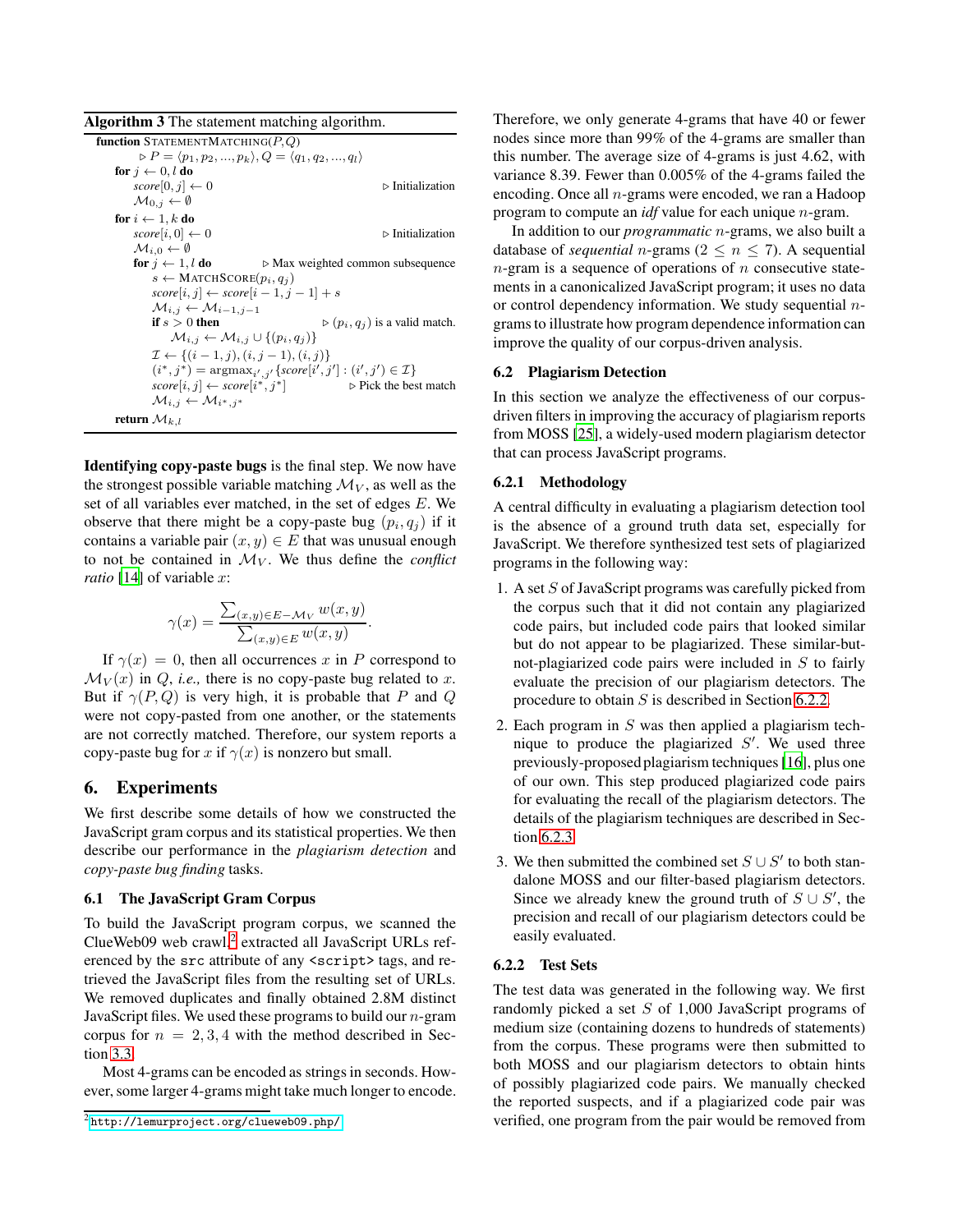S. All programs triggering false alarms from MOSS and our plagiarism detectors were retained in S, including 10 pairs that looked similar but did not appear to be plagiarized.

We also identified 21 programs from the random set as "commonly written code," which anyone would write independently to achieve certain functionalities. For instance, dozens of consecutive assignments would appear in many object constructors, and should never be considered as plagiarism. Another example for commonly written code is a function to get a cookie value for a specific key. We argue that such code snippet should not be considered as plagiarism since there is a well-known common programming logic to write such a function.

The resulting  $S$  contained 212 programs, including 21 programs containing commonly written code. We then manually went through all programs in  $S$  to ensure that the set did not contain any plagiarized code pairs.

## <span id="page-9-0"></span>6.2.3 Plagiarism Techniques

We synthesized the test sets of plagiarized programs using the following three previously-proposed plagiarism techniques [\[16\]](#page-13-5), plus one of our own.

Identifier Renaming (IR) is simple: just change the names of all identifiers in the original code snippet. Statement Reordering (SR) exchanges the order of two statements that do not have data or control dependencies; this method will deceive sequence-based plagiarism detectors but is only possible when the code contains many independent statements. Code Insertion (CI) inserts off-topic nonsense statements between real lines of code, thereby "diluting" and breaking up the plagiarized code. Finally, Code Optimization (CO) rewrites the original program to be logically equivalent but superficially distinct. This transformation can change the control and data flow, making it very difficult for conventional methods to detect. It is also the only technique we did not derive from Liu, *et al.* [\[16\]](#page-13-5).

#### 6.2.4 Experimental Setup

We ran standalone MOSS with default parameters as the baseline detector. Our plagiarism detector used MOSS to generate the initial results, then applied our programmatic *n*-gram post-filters with  $n = 2, 3, 4$ , and the *tf-idf* threshold  $\theta = 6.0$ . An *n*-gram with 6.0 *tf-idf* or higher appears only once in 400 programs on average and thus is quite distinctive. For each of the four test sets, MOSS emitted up to 250 results (and possibly fewer). Because of our test set generation procedure, we know whether each MOSS answer is correct or incorrect. The goal of the plagiarism detection system is to correctly retrieve all the correct answers, and none of the incorrect ones. This method appears in Table [1](#page-9-1) as PDG-4GRAM-IDF.

To evaluate the effectiveness of the *tf-idf* measure, we compared against an alternate version of our post-filter that does not use any *tf-idf* information. Put another way, this filter sets its threshold to 0, so that no  $n$ -grams are disqualified on the grounds of being too commonplace. This method is thus similar to that of existing PDG-based plagiarism detectors [\[16\]](#page-13-5). (We would like to compare our system's performance directly against an extant PDG-based plagiarism detector, but unfortunately we know of no publicly available such detector that can process JavaScript.) This method appears in Table [1](#page-9-1) as PDG-4GRAM.

We also examined the utility of program dependence information. The SEQ-4GRAM-IDF method uses tf-idf information that is computed with the conventional *sequential* n-grams. Finally, we tried a mechanism that uses no *tf-idf* information and sequential grams only; it appears as SEQ-7GRAM.

<span id="page-9-1"></span>

|             |             | Precision          |          |             | Recall             |            |
|-------------|-------------|--------------------|----------|-------------|--------------------|------------|
| Set         | <b>MOSS</b> | SEO-7GRAM          | Δ        | <b>MOSS</b> | SEO-7GRAM          | Δ          |
| IR          | 73.20%      | 73.79%             | $0.59\%$ | 95.81%      | 95.81%             | $0.00\%$   |
| SR          | 46.00%      | 49.78%             | 3.78%    | 98.29%      | 98.29%             | $0.00\%$   |
| <b>CI</b>   | 49.60%      | 54.63%             | $5.03\%$ | 64.92%      | 64.92%             | $0.00\%$   |
| CO          | 64.40%      | 65.45%             | $1.05\%$ | 86.10%      | 86.10%             | $0.00\%$   |
| Set         | <b>MOSS</b> | PDG-4GRAM          | Δ        | <b>MOSS</b> | PDG-4GRAM          | Л          |
| IR          | 73.20%      | 82.87%             | $9.67\%$ | 95.81%      | 93.72%             | $-2.09\%$  |
| <b>SR</b>   | 46.00%      | 62.50%             | 16.50%   | 98.29%      | 98.29%             | $0.00\%$   |
| CI          | 49.60%      | 67.39%             | 17.79%   | 64.92%      | 64.92%             | $0.00\%$   |
| CO          | 64.40%      | 73.94%             | $9.54\%$ | 86.10%      | 74.33%             | $-11.76\%$ |
| Set         | <b>MOSS</b> | SEQ-4GRAM-IDF      | Δ        | <b>MOSS</b> | SEQ-4GRAM-IDF      | Λ          |
| IR          | 73.20%      | 91.84%             | 18.64%   | 95.81%      | 94.24%             | $-1.57\%$  |
| SR          | 46.00%      | 77.24%             | 31.24%   | 98.29%      | 95.73%             | $-2.56\%$  |
| <b>CI</b>   | 49.60%      | 75.51%             | 25.91%   | 64.92%      | 58.12%             | $-6.81\%$  |
| $_{\rm CO}$ | 64.40%      | 79.29%             | 14.89%   | 86.10%      | 83.96%             | $-2.14%$   |
| Set         |             | MOSS PDG-4GRAM-IDF | Л        |             | MOSS PDG-4GRAM-IDF | Δ          |
| IR          | 73.20%      | 86.06%             | 12.86%   | 95.81%      | 93.72%             | $-2.09\%$  |
| SR          | 46.00%      | 70.44%             | 24.44%   | 98.29%      | 95.73%             | $-2.56\%$  |
| <b>CI</b>   | 49.60%      | 73.21%             | 23.61%   | 64.92%      | 64.40%             | $-0.52\%$  |
| CO          | 64.40%      | 77.78%             | 13.38%   | 86.10%      | 82.35%             | $-3.75\%$  |

Table 1: Accuracy of MOSS (baseline) and our tools that apply different filters on MOSS reports. SEQ represents our filter that uses sequential  $n$ -gram and PDG represents programmatic  $n$ -gram filter. Filters with the suffix -IDF use *tf-idf* values learned from analyzing the corpus to discard unimportant *n*-grams. The  $\Delta$  columns show the differences in precision and recall after applying our filters to MOSS output.

#### 6.2.5 Evaluation Results

Table [1](#page-9-1) shows precision and recall for standalone MOSS as well as our filter-based systems. In each setting, we choose the value of n in n-gram such that it achieves the best  $F_1$ score, $3$  which is commonly used to evaluate systems that emphasize both precision and recall. (Thus, we use 4-grams for all systems except for SEQ-7GRAM.)

As can be seen, all post-filters that use the *tf-idf* information, which we collected from the corpus, are able to obtain large increases in precision across all four test sets. Recall gets worse in all cases, but these decreases are small compared to precision gains, and are especially small in the

<span id="page-9-2"></span> ${}^{3}F_1 = 2 \times \frac{precision \times recall}{precision + recall}$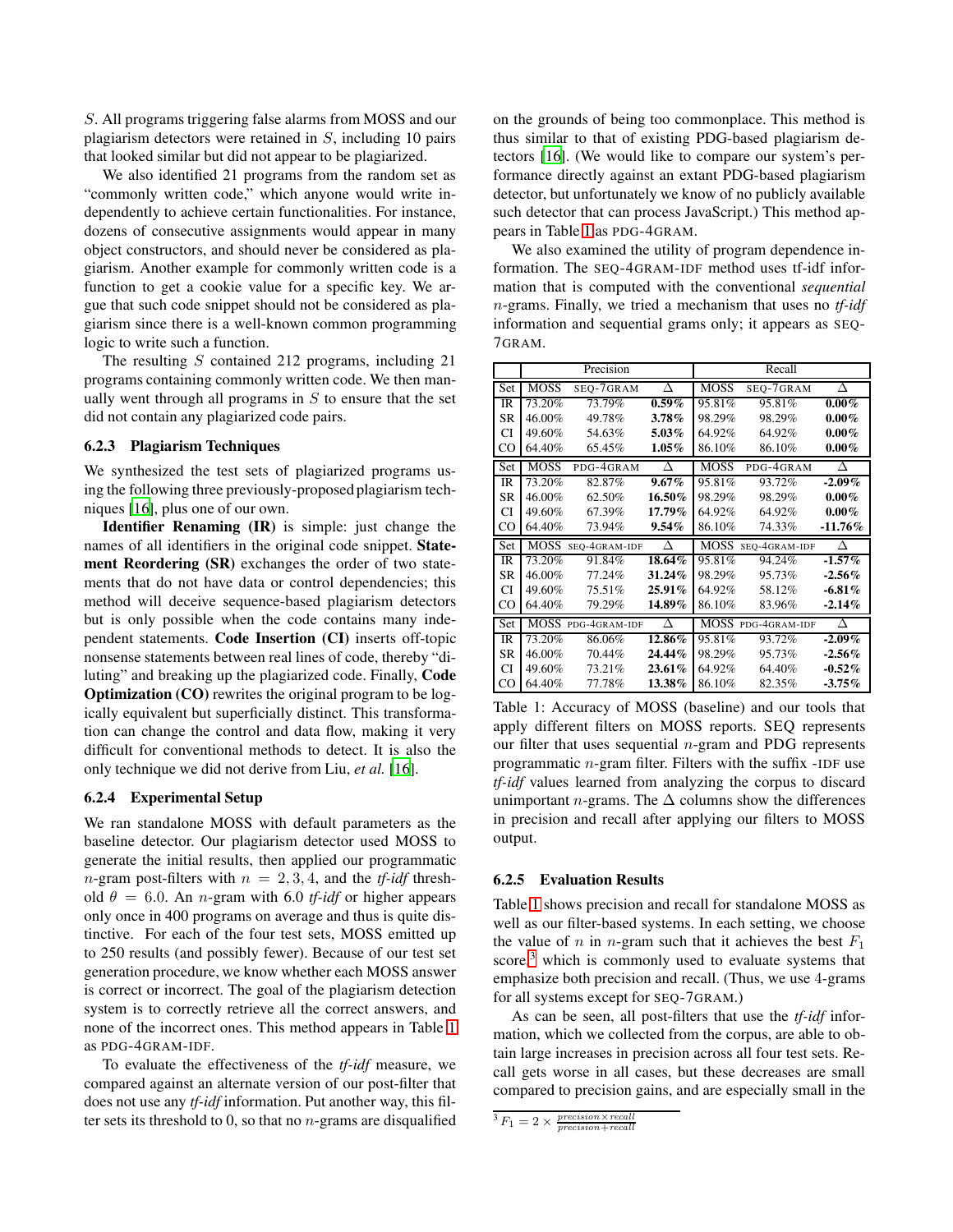PDG-4GRAM-IDF filter. In other words, F1 scores for all our filters are significantly higher than the F1 score for baseline MOSS reports. Thus, a corpus-driven approach can significantly improve the accuracy of a plagiarism detection tool.

The PDG-4GRAM filter outperformed SEQ-7GRAM, showing that *programmatic* n-grams could yield better accuracy than *sequential* n-grams. However, our PDG-4GRAM-IDF filter did not beat SEQ-4GRAM-IDF in precision. This is because MOSS is itself sequence-oriented. When MOSS incorrectly removed true plagiarized pairs, it made disproportionately more errors for pairs that PDG-4GRAM-IDF would retain (over pairs that SEQ-4GRAM-IDF would retain). If we included all of the false negatives that MOSS removed before applying our filters, on average PDG-4GRAM-IDF would have 75.52% precision and 84.72% recall overall, whereas SEQ-4GRAM-IDF would have 76.12% precision and 83.29% recall overall. Of our four tasks, the CI task should present the biggest challenge for sequential techniques, which have no obvious way to avoid the inserted nonsense code. Indeed we can observe that CI is the biggest opportunity for programmatic n-grams in our experiments that used both  $MOSS$  and the false negatives: the sequential *n*-grams yield precision of 80.85% and recall of 65.52%, while programmatic n-grams yield a near-identical precision of 80.60% with recall improved to 73.33%.

#### 6.3 Copy-Paste Bug Finder

We evaluate our tool for finding two types of copy-paste bugs. One is *inter-program* copy-paste bugs introduced by copy-pasting code from another program (e.g., a program found in the Internet). The second type is *intra-program* bugs that are introduced by a programmer by copy-pasting from her own code. In total, our system detected as many as 15 previously unknown bugs in source code that we had not previously seen.

#### 6.3.1 Experimental Setup

We randomly chose a set  $S$  of 100,000 programs to evaluate our copy-paste bug finder. (Note, we still use the corpus of n-grams that we constructed from 2.8 million programs for this analysis.) We used our tool to find *intra-program* copypaste bugs in each program in the set S. In addition, we randomly chose a smaller set SS of 5,000 programs from S. We checked for *inter-program* copy-paste bugs between every function in SS and all the functions in the larger set S. We manually examined the reports generated by our tool to distinguish between true and false positives.

We used our corpus-driven code clone detection technique (Section [5.1\)](#page-7-0) to locate copy-pasted subroutines and then used our heuristics to find copy-paste bugs (Section [5.2\)](#page-7-1). We also implemented the heuristics used in CP-Miner [\[14\]](#page-13-8) to find code clones, and compared the accuracy of our heuristics and theirs.

We used  $n = 3$ ,  $\theta = 6.0$ , and  $t = 0.9$  to locate copypaste subroutines. We used  $N = 4$  (the largest level of

<span id="page-10-0"></span>

|               | Errors   | <b>Bugs</b> | Careless    | False positives |  |  |
|---------------|----------|-------------|-------------|-----------------|--|--|
|               | reported | verified    | programming |                 |  |  |
| Intra-program | 46       |             |             |                 |  |  |
| Inter-program | 391      | 18          | 24          |                 |  |  |

Table 2: The numbers of erroneous subroutines that contain intra-program and inter-program copy-paste bugs.

grams) when finding variable mappings. We evaluated the effectiveness of our copy-paste bug finder by computing precision and recall for the emitted bug reports. Computing precision is straightforward. For recall, we reported only the absolute number of bugs found, because there is no feasible solution to know all the copy-paste bugs that exist in 100,000 programs.

#### 6.3.2 Evaluation Results

Table [2](#page-10-0) shows the numbers of erroneous subroutines that contain *intra-program* and *inter-program* bugs we have found in S. We successfully found 29 previously-unknown bug instances in S. In addition, we also identified some "carelessly written" [\[14\]](#page-13-8) copy-paste code that has not yet introduced a bug, but could become buggy in the future. For example, one could copy-paste a function and incorrectly rename an identifier to another declared variable. If the expected variable name and the incorrectly renamed variable name both happen to carry the same value, then the program would still execute correctly. However, this fragile code could easily become buggy due to updates in future.

Combining the real bugs and all carelessly programmed code, we achieved 23.9% accuracy for *intra-program* bugs. For inter-program bugs, the accuracy is only 10.7%. One reason is that certain false positives appear several times in our reports when the same code appears in different programs in S. When we remove the redundant false positives, the accuracy goes up to 14.4%. Also, because the same erroneous code could have been copied and used in many different websites, a few true bugs appear more than once in S. Among the 29 true bugs we find 13 of them are unique. The unique bugs and their source is listed in Table [3.](#page-11-1)

When we applied CP-Miner's heuristics [\[14](#page-13-8)] instead of ours, we got 52 reports. It consisted of 1 intra-program bug, 1 inter-program bug, 8 carelessly programmed code snippets, and the rest were false positives. Although a higher accuracy was achieved by CP-Miner's heuristics, much fewer bugs were reported, because CP-Miner only reports an error only if it discovers a suspiciously *unchanged* identifier. This strategy helps CP-Miner to achieve a good accuracy, but sacrifices its recall, and thus limits its usefulness.

Although we found a good number of real bugs, we were expecting much more from a set of 100k programs. After checking the set, we found that about half of the programs are simple JavaScripts generating advertisements, and there are many program-generated programs as well. We believe that we could discover more bugs if we construct a set that contains higher fraction of human-written code.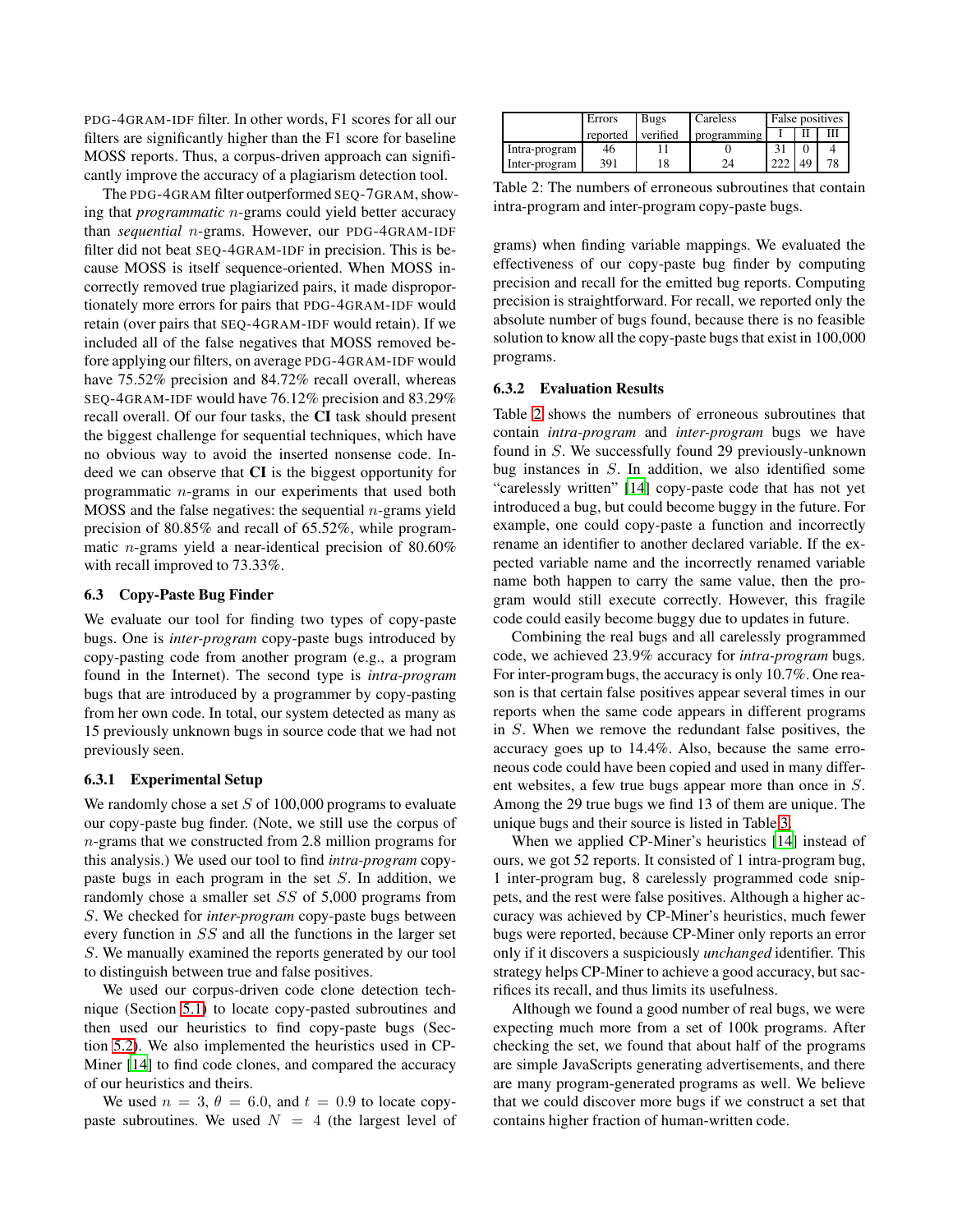<span id="page-11-1"></span>

| URL                                                                 | (Line, Character) | Bug Description                                             |
|---------------------------------------------------------------------|-------------------|-------------------------------------------------------------|
| http://www.pets-memories.com/js/wz_tooltip.js                       | (161, 56)         | $t_{bc}$ should be $t_{bc}$                                 |
| http://wiki.ext-livegrid.com/chrome/common/js/jquery.js             | (23, 13635)       | removeAttribute() should be called<br>before overwriting bq |
| http://talentedtom.liquidpoker.net/calc/codeBehind.js               | (1114, 28)        | selectedCard should be boardSelected                        |
| http://www.vcdd.org.uk/js/slideshowPart1.js                         | (667, 24)         | slide should be thisSlide                                   |
| http://www.tutvid.com/SpryAssets/xpath.js                           | (685, 43)         | input should be n                                           |
| http://www.iconutils.com/menu.js                                    | (50, 10)          | document should be this.o.ref                               |
| http://www.shopconcordmall.com/includes/js/fading_slideshow.js      | (138, 29)         | obj should be this                                          |
| http://bostonballet.org/WorkArea/java/webtoolbar.js                 | (382, 9)          | curleft should be curTop                                    |
| http://www.myradiationsign.com/xp/xp5_searchbar.js                  | (983, 33)         | PARTIAL xtablestr should be PARTIAL xstr                    |
| http://es.tuaviso.net/template/_global/js/drop.js                   | (593, 32)         | tempSelected should be tempSelectedn3                       |
| http://minnesota.kudzu.com/content/includes_kudzu/video3/js/util.js | (169, 29)         | funcName should be callback                                 |
| http://www.greenindiastandards.com/includes/pull-down3.js           | (646, 1)          | top should be left                                          |
| http://homefreetrade.com/js/floatbox.js                             | (1715, 7)         | this should be document                                     |

Table 3: List of unique bugs found in 100,000 randomly selected programs.

#### 6.3.3 Discussion and Failure Types

We were able to classify all but one false positive under three types.

Type I false positives result when the bug finder mismatches two statements in two subroutines. They account for 222 of the 384 false positives. The mismatch may happen because the subroutines are not in fact copy-pasted. It can also happen when the subroutines match, but the statements do not. Figure [5](#page-11-2) shows an example of Type I false positive: function echeck is a refinement of function emailCheck, having added an extra statement at line 8. Our copy-paste bug finder mismatched line 8 to line 3. To fix this, we plan to refine the statement matching algorithm to have stricter conditions on whether two statements can be matched.

Type II false positives result when one subroutine uses the same variable to store several independent values, while the other subroutine uses different variables. They account for 49 of the 384 false positives. These false positives can be eliminated by using a data dependence analysis to remove all the name dependencies by renaming the variables.

Type III false positives happen for various reasons and account for 82 of the 222 false positives. Figure [6](#page-11-3) shows one interesting example where the two subroutines contain code snippets that do exactly the same thing in different ways: function foo stores the string of a number in variable h, while function bar stores the number in h and the string in s. They both use  $h \leq 16$  in their if statements, which is still correct in foo owing to the type coercion rules of JavaScript. We cannot resolve this unless we have a good way to identify that both h and s hold the same "semantic value" in bar.

# <span id="page-11-0"></span>7. Related Work

The most closely-related is natural language processing work that exploits corpus statistics. A common way to use corpus statistics in information retrieval is via the standard *tf-idf* formulation [\[26\]](#page-13-0). Brants, *et al.* [\[2](#page-12-0)] described an n-gram language model that featured a very large Webderived training corpus and a simple method for smoothing probability estimates in the face of sparse data. Recent

```
1 function emailCheck (emailStr) {
2 var emailPat = /^(. +) (0(. +)$/;
3 var validChars = "[a-zA-Z0-9,-]';
4 ...
5 }
6 function echeck (emailStr) {
7 var emailPat = /^{\sim}(.+) ((.+)$/;
8 var specialChars
      = "\\(\\)<>@,;:\\\\\\\"\\.\\[\\]";
9 var validChars
     = "\[^\\s" + specialChars + "\]";
10 ...
11 }
```
Figure 5: An example of a Type I false positive bug.

```
1 function foo(rvs) {
 2 var h = parseInt(rvs[i]).toString(16);
 3 if (h < 16) {
 4 h = "0" + h5 }
 6 }
 7 function bar(rvs) {
8 var h = parseInt(rvs[i]);<br>9 var s = h.toString(16):
     var s = h.toString(16);
10 if (h < 16) {
11 s = "0" + s12 }
```
Figure 6: An example of a Type III false positive bug.

research [\[8,](#page-12-13) [21](#page-13-15), [24\]](#page-13-16) showed evidence that various natural language processing techniques, including the sequential  $n$ gram model, can be applied to programming languages as well for code completion. But to our knowledge, the  $n$ -gram model has not been applied to rank the importance of subgraphs in a program dependency graph to aid program analysis. We also contribute by building two program analysis tools based on this information.

Plagiarism Detection — To our knowledge, we are the first to have used large program corpus statistics to weigh the importance of code segments, and apply that for plagiarism detection. Existing plagiarism detection algorithms can be categorized into one of the following types: string-based,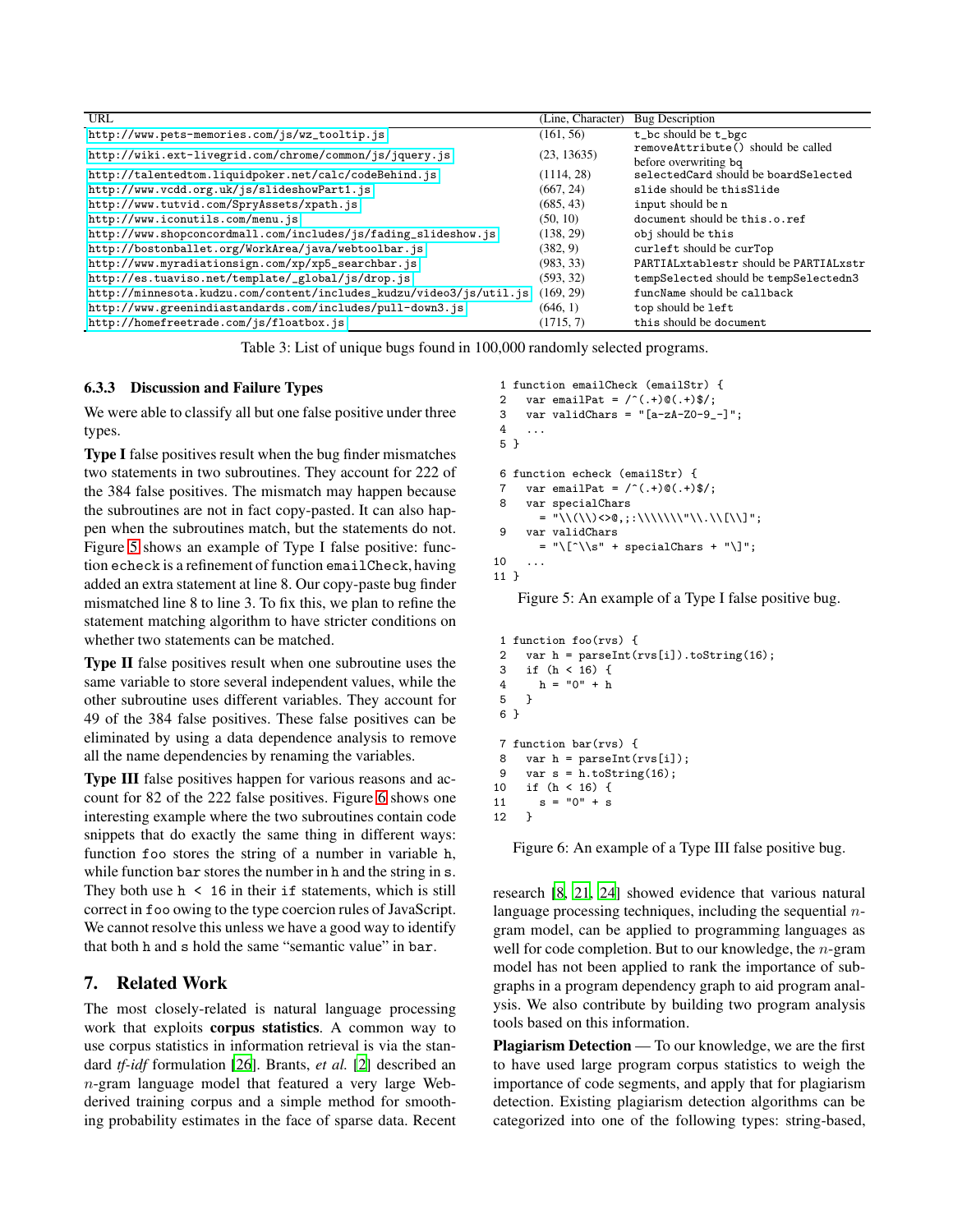token-based [\[7](#page-12-4), [11,](#page-12-6) [22](#page-13-6), [25\]](#page-13-7), abstract-syntax-tree-based [\[4,](#page-12-2) [10\]](#page-12-5), and program-dependence-graph-based [\[6](#page-12-3), [13,](#page-12-7) [16\]](#page-13-5).

One of the most widely used plagiarism detection systems is *MOSS* [\[25\]](#page-13-7). It supports JavaScript. It uses a local fingerprinting algorithm that hashes sets of tokens in a fixedsize window that scans over the entire program text, and improves the results with secret heuristics. It fails to detect plagiarized code that introduces many small local changes (e.g., code insertion). Our program dependence graph based solution addresses this problem. Also, MOSS has no notion of the importance of code segments.

*GPLAG* [\[16\]](#page-13-5) transforms program statements into program dependence graphs, and then attempts to find isomorphic subgraphs among these graphs. However, like MOSS, it does not have a notion of the importance of code segments. Green, *et al.* [\[7](#page-12-4)] proposed to detect plagiarism by finding programs that share unusual sequential trigrams, where a trigram is more unusual if it occurs in fewer programs. However, like MOSS, this method fails for plagiarized code that is obfuscated with code insertion, because its analysis is not based on a program dependence graph. Also, they derive the importance of a trigram from a small set of programmer specified programs, not a large corpus built from the Web.

Copy-paste Bug Finding — Copy-paste bugs are a known category of software defect [\[11](#page-12-6)]. But our system is the first tool that finds copy-paste errors in JavaScript code, and also the first to use corpus-driven program analysis to find potential copy-paste candidates. The most relevant work is *CP-Miner et al.* [\[14\]](#page-13-8), which finds copy-paste bugs in a large software system. It detects code clones by finding *frequent statement sequences*, and then finds copy-paste bugs through detecting inconsistencies between code clones. It only finds bugs when a variable name remains unchanged by mistake when copy-pasting code. In contrast, our system is capable of detecting erroneous renaming of variable names. Jiang, *et al.* [\[10\]](#page-12-5) detect code clone bugs by finding inconsistencies between abstract syntax trees using various heuristics. They find code clone bugs that cannot be found by *CP-Miner*, but their overall precision is lower than CP-Miner and our tool.

## <span id="page-12-11"></span>8. Conclusions

We have proposed a technique for processing large corpora of source code in order to build a statistical summary of different programming patterns. The result is a general-purpose statistical resource that can be applied to programming problems. We demonstrated its utility in finding plagiarized code pairs, and obtained much higher precision rates than a stateof-the-art tool. We also used the statistical resource to locate 29 previously-undiscovered copy-paste programming errors, asking a human observer to examine just a handful of candidates for each true error found.

## References

- <span id="page-12-10"></span>[1] A. V. Aho, M. Lam, R. Sethi, and J. D. Ullman. *Compilers: Principles, Techniques, and Tools: Second Edition*. Addison-Wesley, 2007.
- <span id="page-12-0"></span>[2] T. Brants, A. C. Popat, P. Xu, F. J. Och, and J. Dean. Large language models in machine translation. In *EMNLP-CoNLL*, pages 858–867, 2007.
- <span id="page-12-8"></span>[3] D. Cai and M. Kim. An empirical study of long-lived code clones. In *FASE*, pages 432–446, 2011.
- <span id="page-12-2"></span>[4] W. S. Evans, C. W. Fraser, and F. Ma. Clone detection via structural abstraction. *Software Quality Journal*, 17(4):309– 330, 2009.
- <span id="page-12-12"></span>[5] J. Ferrante, K. J. Ottenstein, and J. D. Warren. The program dependence graph and its use in optimization. *ACM Trans. Program. Lang. Syst.*, 9(3):319– 349, July 1987. ISSN 0164-0925. . URL <http://doi.acm.org/10.1145/24039.24041>.
- <span id="page-12-3"></span>[6] M. Gabel, L. Jiang, and Z. Su. Scalable detection of semantic clones. In *Software Engineering, 2008. ICSE'08. ACM/IEEE 30th International Conference on*, pages 321–330. IEEE, 2008.
- <span id="page-12-4"></span>[7] P. Green, P. C. Lane, A. Rainer, S. Bennett, and S.-B. Scholz. Same difference: Detecting collusion by finding unusual shared elements. In *Proceedings of the Fifth International Plagiarism Conference*, 2012.
- <span id="page-12-13"></span>[8] A. Hindle, E. T. Barr, Z. Su, M. Gabel, and P. Devanbu. On the naturalness of software. In *Proceedings of the 34th International Conference on Software Engineering*, ICSE '12, pages 837–847, Piscataway, NJ, USA, 2012. IEEE Press. ISBN 978-1-4673-1067-3. URL <http://dl.acm.org/citation.cfm?id=2337223.2337322>.
- <span id="page-12-1"></span>[9] A. Islam and D. Inkpen. Real-word spelling correction using google web 1tn-gram data set. In *Proceedings of the 18th ACM conference on Information and knowledge management*, CIKM, pages 1689–1692, New York, NY, USA, 2009. ACM. ISBN 978-1-60558-512-3. . URL <http://doi.acm.org/10.1145/1645953.1646205>.
- <span id="page-12-5"></span>[10] L. Jiang, G. Misherghi, Z. Su, and S. Glondu. Deckard: Scalable and accurate tree-based detection of code clones. In *Proceedings of the 29th international conference on Software Engineering*, ICSE '07, pages 96–105, Washington, DC, USA, 2007. IEEE Computer Society. ISBN 0-7695-2828-7. . URL <http://dx.doi.org/10.1109/ICSE.2007.30>.
- <span id="page-12-6"></span>[11] E. Juergens, F. Deissenboeck, B. Hummel, and S. Wagner. Do code clones matter? In *Proceedings of the 31st International Conference on Software Engineering*, ICSE '09, pages 485–495, Washington, DC, USA, 2009. IEEE Computer Society. ISBN 978-1-4244-3453-4. . URL <http://dx.doi.org/10.1109/ICSE.2009.5070547>.
- <span id="page-12-9"></span>[12] W. M. Khoo, A. Mycroft, and R. Anderson. Rendezvous: a search engine for binary code. In *Proceedings of the Tenth International Workshop on Mining Software Repositories*, pages 329–338. IEEE Press, 2013.
- <span id="page-12-7"></span>[13] R. Komondoor and S. Horwitz. Using slicing to identify duplication in source code. In *Static Analysis*, pages 40–56. Springer, 2001.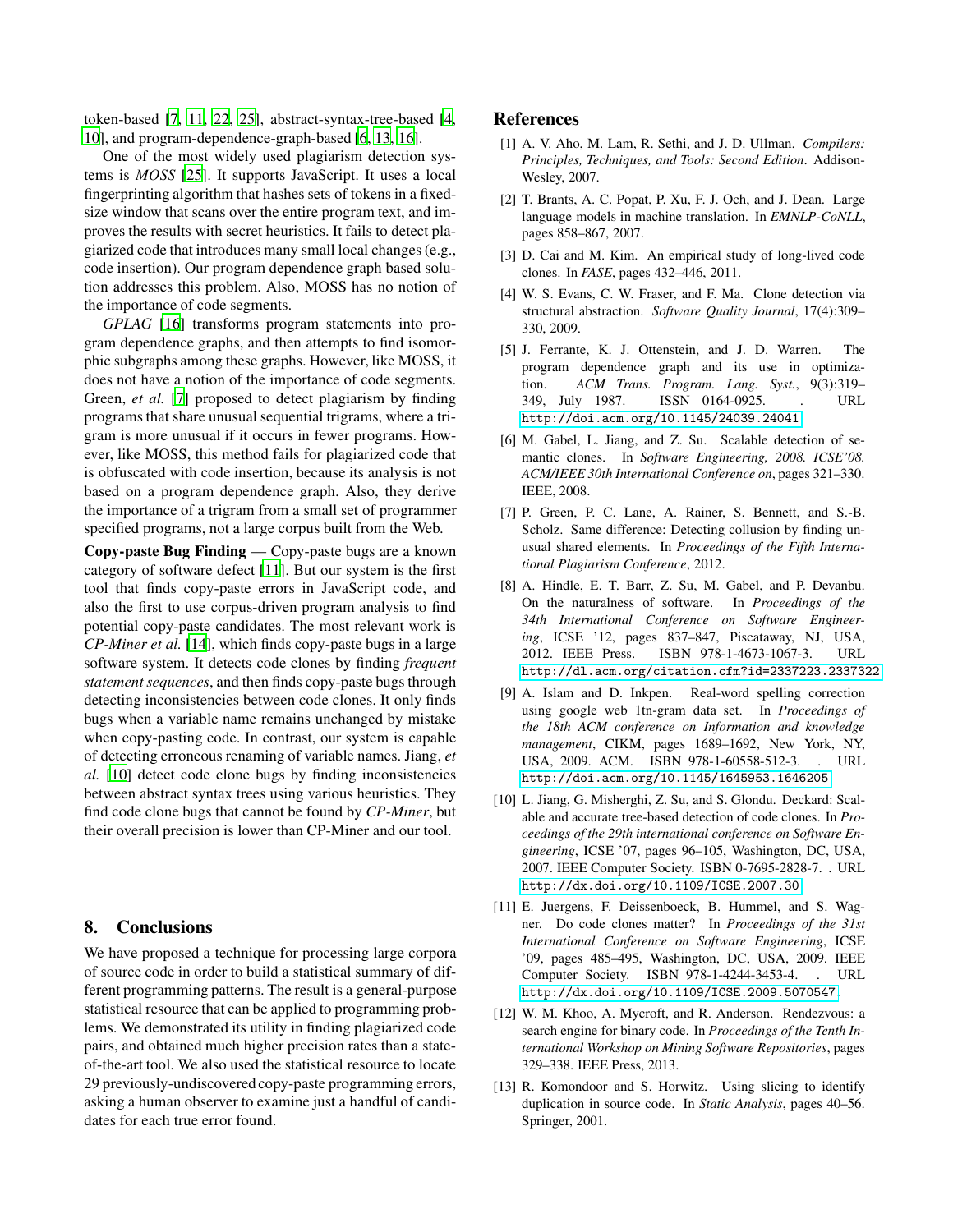- <span id="page-13-8"></span>[14] Z. Li, S. Lu, S. Myagmar, and Y. Zhou. Cp-miner: finding copy-paste and related bugs in large-scale software code. *Software Engineering, IEEE Transactions on*, 32(3):176–192, 2006. ISSN 0098-5589. .
- <span id="page-13-3"></span>[15] B. Liblit, M. Naik, A. X. Zheng, A. Aiken, and M. I. Jordan. Scalable statistical bug isolation. In *Proceedings of the 2005 ACM SIGPLAN conference on Programming language design and implementation*, PLDI '05, pages 15–26, New York, NY, USA, 2005. ACM. ISBN 1-59593-056-6. . URL <http://doi.acm.org/10.1145/1065010.1065014>.
- <span id="page-13-5"></span>[16] C. Liu, C. Chen, J. Han, and P. S. Yu. Gplag: detection of software plagiarism by program dependence graph analysis. In *KDD*, pages 872–881, 2006.
- <span id="page-13-4"></span>[17] B. Lucia, B. P. Wood, and L. Ceze. Isolating and understanding concurrency errors using reconstructed execution fragments. In *Proceedings of the 32nd ACM SIG-PLAN conference on Programming language design and implementation*, PLDI '11, pages 378–388, New York, NY, USA, 2011. ACM. ISBN 978-1-4503-0663-8. . URL <http://doi.acm.org/10.1145/1993498.1993543>.
- <span id="page-13-10"></span>[18] C. D. Manning, P. Raghavan, and H. Schütze. *Introduction to Information Retrieval*. Cambridge University Press, New York, 2008.
- <span id="page-13-1"></span>[19] J.-B. Michel, Y. K. Shen, A. P. Aiden, A. Veres, M. K. Gray, J. P. Pickett, D. Hoiberg, D. Clancy, P. Norvig, J. Orwant, S. Pinker, M. A. Nowak, and E. L. Aiden. Quantitative Analysis of Culture Using Millions of Digitized Books. *Science*, 331:176–, Jan. 2011.
- <span id="page-13-9"></span>[20] S. S. Muchnick. *Advanced compiler design and implementation*. Morgan Kaufmann Publishers Inc., San Francisco, CA, USA, 1997. ISBN 1-55860-320-4.
- <span id="page-13-15"></span>[21] T. T. Nguyen, A. T. Nguyen, H. A. Nguyen, and T. N. Nguyen. A statistical semantic language model for source code. In *Proceedings of the 2013 9th Joint Meeting on Foundations of Software Engineering*, ESEC/FSE 2013, pages 532–542, New York, NY, USA, 2013. ACM. ISBN 978-1-4503-2237-9. . URL <http://doi.acm.org/10.1145/2491411.2491458>.
- <span id="page-13-6"></span>[22] L. Prechelt, G. Malpohl, and M. Philippsen. Finding plagiarisms among a set of programs with jplag. *Journal of Universal Computer Science*, 8:1016–1038, 2001.
- <span id="page-13-2"></span>[23] M. Ravallion. The two poverty enlightenments: Historical insights from digitized books spanning three centuries. *Poverty and Public Policy*, 3(2):1–46, 2011. ISSN 1944-2858.
- <span id="page-13-16"></span>[24] V. Raychev, M. Vechev, and E. Yahav. Code completion with statistical language models. In *Proceedings of the 35th ACM SIGPLAN Conference on Programming Language Design and Implementation*, page 44. ACM, 2014.
- <span id="page-13-7"></span>[25] S. Schleimer, D. S. Wilkerson, and A. Aiken. Winnowing: Local algorithms for document fingerprinting. In *SIGMOD Conference*, pages 76–85, 2003.
- <span id="page-13-0"></span>[26] K. Sparck Jones. A statistical interpretation of term specificity and its application in retrieval. In P. Willett, editor, *Document retrieval systems*, pages 132–142. Taylor Graham Publishing, London, UK, UK, 1988. ISBN 0-947568-21-2.
- <span id="page-13-14"></span>[27] L. Thomas, S. Valluri, and K. Karlapalem. Margin: Maximal frequent subgraph mining. In *Data Mining, 2006. ICDM '06.*

*Sixth International Conference on*, pages 1097–1101, 2006. .

- <span id="page-13-12"></span>[28] D. Williams, J. Huan, and W. Wang. Graph database indexing using structured graph decomposition. In *Data Engineering, 2007. ICDE 2007. IEEE 23rd International Conference on*, pages 976–985, 2007. .
- [29] X. Yan, P. S. Yu, and J. Han. Graph indexing: a frequent structure-based approach. In *Proceedings of the 2004 ACM SIGMOD international conference on Management of data*, SIGMOD '04, pages 335–346, New York, NY, USA, 2004. ACM. ISBN 1-58113-859-8. . URL <http://doi.acm.org/10.1145/1007568.1007607>.
- <span id="page-13-13"></span>[30] L. Zou, L. Chen, J. X. Yu, and Y. Lu. A novel spectral coding in a large graph database. In *Proceedings of the 11th international conference on Extending database technology: Advances in database technology*, EDBT '08, pages 181–192, New York, NY, USA, 2008. ACM. ISBN 978-1-59593-926-5. . URL <http://doi.acm.org/10.1145/1353343.1353369>.
- <span id="page-13-11"></span>[31] L. Zou, L. Chen, and M. T. Özsu. Distance-join: pattern match query in a large graph database. *Proc. VLDB Endow.*, 2(1):886–897, Aug. 2009. ISSN 2150-8097. URL <http://dl.acm.org/citation.cfm?id=1687627.1687727>.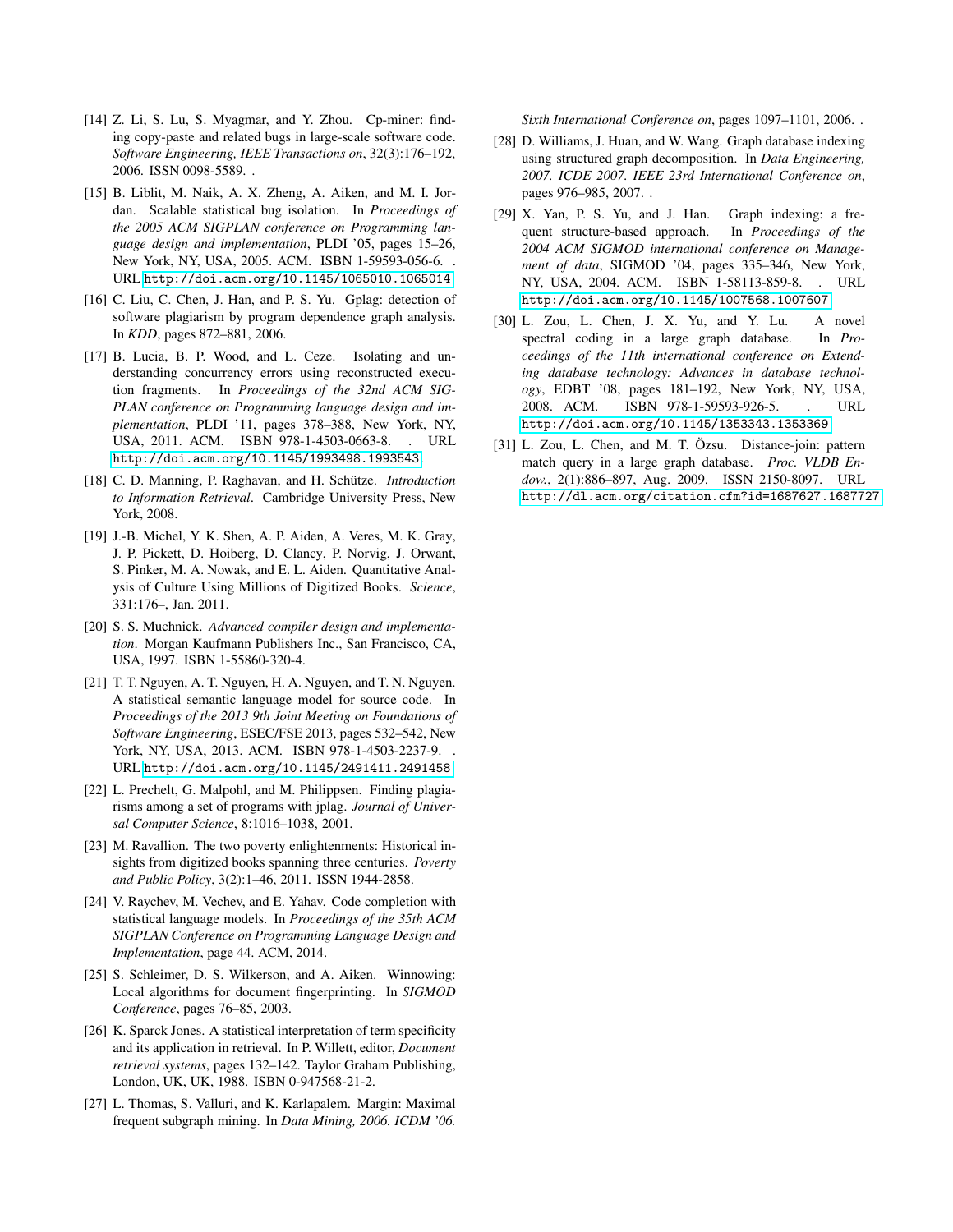# <span id="page-14-0"></span>A. Canonical Transformation

In this section, we describe the function that transforms a JavaScript program to its canonical form. While we handle most common features in the JavaScript language, we do not handle some features such as dynamic scoping and exception handling precisely (Section [A.5\)](#page-16-0). As a result, we may miss a few dependencies in the program dependency graph (PDG) we construct. Fortunately, our statistical corpus-driven approach can tolerate these inaccuracies in the PDGs.

The canonical transformation function  $\chi$  takes a JavaScript statement or an expression as input, and transforms it into a pair  $(val, \text{stmt}^*)$ , where  $\text{stmt}^*$  is a list of canonical statements that describes the functionality of the input statement or expression, and val holds the result of the statement or expression. Depending on the type of the input statement or expression, val can be an l-value, a constant literal, or none is no result is generated.

To understand how the transformation rules are stated, let us start with the following example. Consider the following rule:

$$
expr \rightarrow expr_1 \text{ op } expr_2
$$
  
\n
$$
(val_1, S_1) = \chi(exp_1)
$$
  
\n
$$
(val_2, S_2) = \chi(exp_2)
$$
  
\n
$$
var = \text{NewTemp}()
$$
  
\n
$$
\chi(expr) = (var, \langle S_1, S_2, var = val_1 \text{ op } val_2; \rangle)
$$

The first line specifies the context-free reduction rule that is used to parse the expression. In this case, it says that the above rule is applied when the input expression is a binary operation. The remaining equations above the horizontal line are the preconditions for the rule, and post-condition of the transformation rule is listed below the line. So the above rule states that if  $\exp r_1$  is transformed into  $(\mathit{val}_1, S_1)$ and  $\exp r_2$  is transformed into  $(\textit{val}_2, S_2)$ , and if we create a temporary variable var through the NewTemp() special function, then the resulting canonical statement consists of  $S_1$  and  $S_2$ , followed by the statement that assigns the results of  $\exp r_1$  op  $\exp r_2$  into  $var$ .

For convenience, we use the following two special functions to simplify the representation: the NewTemp() function that returns an unused name for creating temporary variables, and the Replace( $stmt^*$ ,  $var_1$ ,  $var_2$ ) function that replaces  $var_1$  with  $var_2$  in  $stmt^*$  and returns the new statements.

#### A.1 Simple Expressions and Statements

We start with defining the canonical transformation for an expression in JavaScript. If the expression is a variable or a literal (a constant or a function literal), the transformation is straightforward:

$$
expr \rightarrow var
$$

$$
\chi(expr) = (var, \langle \rangle)
$$

$$
expr \rightarrow literal
$$

$$
\chi(expr) = (literal, \langle \rangle)
$$

The transformations for the unary, binary and ternary operations are defined as follows. We do not perform any short circuit for logical operators and ternary operators since the goal of this transformation is to preserve semantics, not optimization.

$$
expr \rightarrow op \; expr_1
$$
  
\n
$$
(val_1, S_1) = \chi(exp_1)
$$
  
\n
$$
var = NewTemp()
$$
  
\n
$$
\chi(expr) = (var, \langle S_1, var = op val_1; \rangle)
$$
  
\n
$$
expr \rightarrow expr_1 \; op \; expr_2
$$
  
\n
$$
(val_1, S_1) = \chi(expr_1)
$$
  
\n
$$
(val_2, S_2) = \chi(expr_2)
$$
  
\n
$$
var = NewTemp()
$$
  
\n
$$
\chi(expr) = (var, \langle S_1, S_2, var = val_1 \; op \; val_2; \rangle)
$$
  
\n
$$
expr \rightarrow expr_1 \; ? \; expr_2 : expr_3
$$
  
\n
$$
(val_1, S_1) = \chi(expr_1)
$$
  
\n
$$
(val_2, S_2) = \chi(expr_2)
$$
  
\n
$$
(val_3, S_3) = \chi(expr_3)
$$
  
\n
$$
var = NewTemp()
$$
  
\n
$$
\chi(expr) = (var, \langle S_1, S_2, S_3, var = val_1 \; ? \; val_2 : val_3; \rangle)
$$

The naive way to transform an assignment is to get the result of its right-hand-side expression, and assign it to its left-hand-side expression (which should be an l-value), but this generates redundant dummy assignments since a new temporary variable might be generated by its right-handside expression, causing a change to the distribution of the grams. Therefore we check and remove the temporary variable when necessary.

$$
expr \rightarrow expr_1 = expr_2
$$
  
\n
$$
(val_1, S_1) = \chi(expr_1)
$$
  
\n
$$
(val_2, S_2) = \chi(expr_2)
$$
  
\n
$$
val_2
$$
 is a variable created by NewTemp()  
\n
$$
\chi(expr) = (val_1, \text{Replace}(S_1, val_1, val_2))
$$
  
\n
$$
expr \rightarrow expr_1 = expr_2
$$
  
\n
$$
(val_1, S_1) = \chi(expr_1)
$$
  
\n
$$
(val_2, S_2) = \chi(expr_2)
$$
  
\n
$$
val_2
$$
 is an ordinary variable or a literal  
\n
$$
\chi(expr) = (val_1, \langle val_1 = val_2; \rangle)
$$

For compound assignments (such as  $+=$  and  $==$ ) and count operations  $(+$  and  $--)$ , we first transform them into the form of  $expr_1 = expr_1 op expr_2$ , then use the above rules to complete the transformation. We omit the rules here.

After the transformations for expressions are defined, we can now show some transformation for simple statements in JavaScript. First, we simply throw all no-ops away (it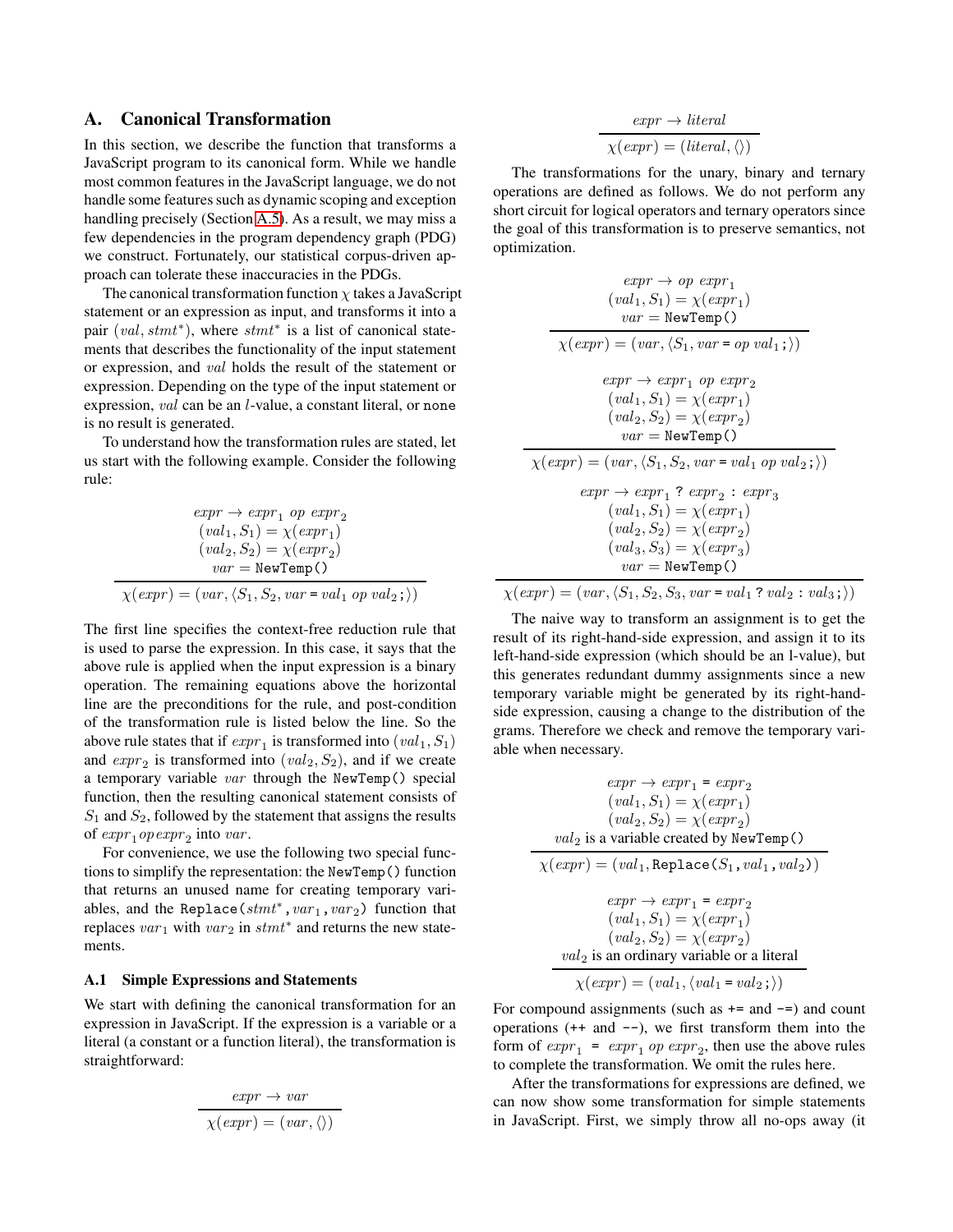won't cause any problem even when the no-op is in an empty loop—see below). And for those statements containing only a single expression, we use the following transformation:

$$
stmt \rightarrow expr;
$$
  
(*val*, *S*) =  $\chi(exp)$   
 $\chi(stmt) = (none, S)$ 

## A.2 Functions

For the convenience of program dependence analysis, we add a begin and an end statement in the canonical form of a function:

$$
expr \rightarrow \textbf{function } identifier \left( var^* \right) \{ \text{ }stm^* \}
$$
\n
$$
\left( \text{none}, S \right) = \chi \left( \text{stm}^* \right)
$$
\n
$$
\chi (expr) = (\textbf{function } identifier \left( var^* \right) \{ \text{begin}; S \text{ end}; \}, \langle \rangle)
$$

Anonymous functions without names are similar.

For function call expressions, we can either use a name with an argument list to call a function or write down an anonymous function literal before providing the argument list. Since JavaScript treats a named function as a function object referenced by a variable of the given name, these two syntices of function calls can actually be unified. Hence the transformation of a function call with  $n$  arguments is defined as:

$$
expr \rightarrow expr_0(expr_1, \dots, expr_n)
$$
  
\n
$$
(val_0, S_0) = \chi(expr_0)
$$
  
\n
$$
(val_1, S_1) = \chi(expr_1)
$$
  
\n
$$
\vdots
$$
  
\n
$$
(val_n, S_n) = \chi(expr_n)
$$
  
\n
$$
var = \text{NewTemp}()
$$

$$
\chi(expr) = (var, \langle S_0, S_1, ..., S_n, var = val_0(val_1, ..., val_n) ; \rangle)
$$

Instead of using a stack to manage the arguments in other three address code, we preserve the whole list of arguments in the function call statement. And we enforce every function call to have a variable to store the returned value, even if it has none, to simplify the canonical form.

The new expression is similar to function calls and we omit its rule here.

#### A.3 Field and Array Accesses

In JavaScript, field and array accesses are actually the same thing. The syntices are interchangeable if the index of an array access is known at compile time. However, to retain more high-level code structures provided by programmers, our canonical form distinguishes these two forms of property accesses. Furthermore, the transformation should return a dot or bracket expression as val when the field or array access is used as an l-value. We also design it to return the dot or bracket expression if it serves as a function call to preserve the code structure. The rules are presented as

follows.

$$
expr \rightarrow expr_1 \cdot identifier
$$
\n
$$
(val_1, S_1) = \chi(expr_1)
$$
\n
$$
expr \text{ is an r-value}
$$
\n
$$
\text{var} = \text{NewTemp}()
$$
\n
$$
\chi(expr) = (var, \langle S_1, var = val_1 \cdot identifier; \rangle)
$$
\n
$$
expr \rightarrow expr_1 \cdot identifier
$$
\n
$$
(val_1, S_1) = \chi(expr_1)
$$
\n
$$
expr \text{ is an l-value or a function in a call expression}
$$
\n
$$
\chi(expr) = (val_1 \cdot identifier, S_1)
$$
\n
$$
expr \rightarrow expr_1 [expr_2]
$$
\n
$$
(val_1, S_1) = \chi(expr_1)
$$
\n
$$
(val_2, S_2) = \chi(expr_1)
$$
\n
$$
expr \text{ is an r-value}
$$
\n
$$
\text{var} = \text{NewTemp}()
$$
\n
$$
\chi(expr) = (var, \langle S_1, S_2, var = val_1 [val_2]; \rangle)
$$
\n
$$
expr \rightarrow expr_1 [expr_2]
$$
\n
$$
(val_1, S_1) = \chi(expr_1)
$$
\n
$$
(val_2, S_2) = \chi(expr_1)
$$
\n
$$
(val_2, S_2) = \chi(expr_2)
$$
\n
$$
expr \text{ is an l-value or a function in a call expression}
$$
\n
$$
\chi(expr) = (val_1 [val_2], \langle S_1, S_2 \rangle)
$$

#### A.4 Control Flow Statements

To simplify the control flow statements, the condition components in these statements must be a single value in their canonical form. Therefore the transformation for the if statement is:

$$
stmt \rightarrow \text{if } (expr) \text{ }stmt_1 \text{ } else \text{ }stmt_2
$$
\n
$$
(val, S) = \chi(expr)
$$
\n
$$
(\text{none}, S_1) = \chi(stmt_1)
$$
\n
$$
(\text{none}, S_2) = \chi(stmt_2)
$$
\n
$$
\chi(stmt) = (\text{none}, \langle S, \text{if } (val) \{ S_1 \} \text{ } else \{ S_2 \} \rangle)
$$

The transformation for the while statement is similar, except that we need to update the condition value at the end of the loop body:

$$
stmt \rightarrow \text{while } (expr) \text{ } stmt_1
$$
\n
$$
(val, S) = \chi(exp)
$$
\n
$$
(\text{none}, S_1) = \chi(stmt_1)
$$
\n
$$
\chi(stmt) = (\text{none}, \langle S, \text{while } (val) \{ S_1 S \} \rangle)
$$

For the do-while and for loops, since they can be easily transformed to equivalent while loops, we apply such transformations before generating the canonical forms:

$$
stmt \rightarrow do \;stm1 \; \text{while} \; (expr);\n(\text{none}, S_1) = \chi (stmt_1) \n(\; val, S) = \chi (expr) \n\chi (stmt) = (\text{none}, \langle S_1, S, \text{while } (val) \; \{ S_1 S \} \rangle)
$$